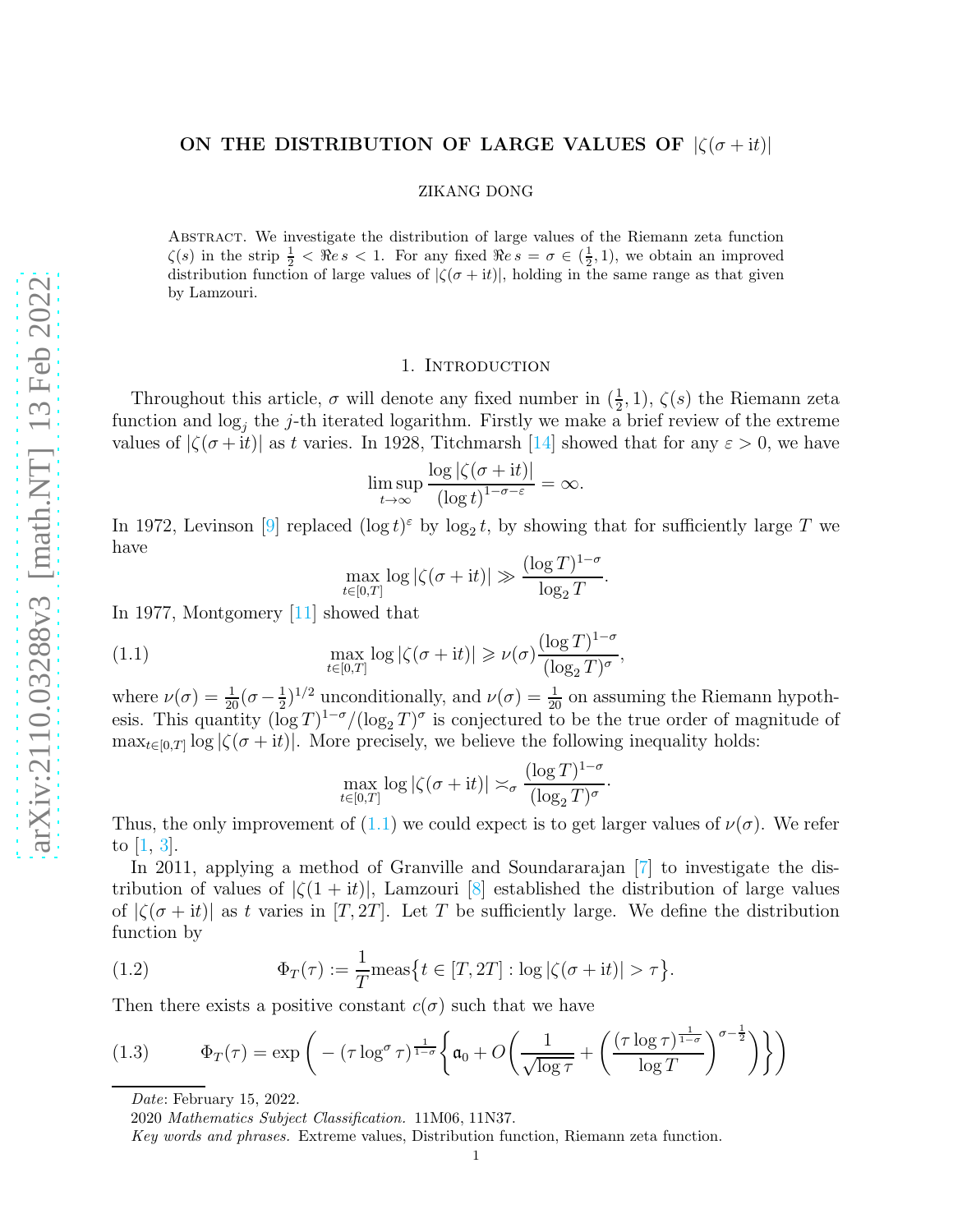uniformly in the range  $1 \ll \tau \leq c(\sigma)(\log T)^{1-\sigma}/\log_2 T$ , where  $\mathfrak{a}_0$  will be defined later in [\(1.4\)](#page-1-0). Despite the maximum of the range of  $\tau$  being much less than [\(1.1\)](#page-0-0), the distribution function  $(1.3)$  has more significance. If  $(1.3)$  were to persist to the end of the viable range, then we could get a conjectural value of  $\max_{t \in [T,2T]} \log |\zeta(\sigma + it)|$ . More precisely, we have Lamzouri's conjecture (see [\[8\]](#page-14-4)):

$$
\max_{t \in [T,2T]} \log |\zeta(\sigma + \mathrm{i}t)| = \{c(\sigma) + o(1)\} \frac{(\log T)^{1-\sigma}}{(\log_2 T)^{\sigma}}
$$

holds for  $T \to \infty$ , where

$$
c(\sigma) := \frac{C_0}{\sigma^{2\sigma}(1-\sigma)^{1-\sigma}}
$$

and  $C_0$  will be defined in  $(3.2)$ . Note that this conjecture also implies the upper bound of  $|\zeta(\sigma + it)|$ . For more work concerning it, we refer to [\[4,](#page-14-5) [5,](#page-14-6) [6,](#page-14-7) [13,](#page-14-8) [15\]](#page-14-9).

In this article, we aim to improve the distribution function  $(1.3)$ . We have a higher order expansion in the exponent, which is inspired by the work in [\[16\]](#page-14-10).

<span id="page-1-1"></span>**Theorem 1.1.** Let  $\sigma \in \left(\frac{1}{2}\right)$  $(\frac{1}{2},1)$  be a fixed real number. Let  $\Phi_T(\tau)$  be defined in  $(1.2)$ . Then there exists a sequence of polynomials with real coefficients  $\{\mathfrak{a}_n(\cdot)\}_{n\geq 0}$  with  $\deg(\mathfrak{a}_n) \leq n$ , and a constant  $c(\sigma) > 0$ , such that for any integer  $N \geq 1$ , we have

$$
\Phi_T(\tau) = \exp\left(-\left(\tau \log^{\sigma} \tau\right)^{\frac{1}{1-\sigma}} \left\{\sum_{n=0}^{N} \frac{\mathfrak{a}_n(\log_2 \tau)}{(\log \tau)^n} + O\left(\left(\frac{\log_2 \tau}{\log \tau}\right)^{N+1} + \left(\frac{\left(\tau \log \tau\right)^{\frac{1}{1-\sigma}}}{\log T}\right)^{\sigma-\frac{1}{2}}\right)\right\}\right)
$$

uniformly for  $T \to \infty$  and  $1 \ll \tau \leq c(\sigma)(\log T)^{1-\sigma}/\log_2 T$ , where the implied constant depend on N and  $\sigma$ . Especially, we have

<span id="page-1-0"></span>(1.4) 
$$
\mathfrak{a}_0 := \left(\frac{\sigma^{2\sigma}}{C_0^{\sigma}(1-\sigma)^{2\sigma-1}}\right)^{1/(1-\sigma)}
$$

with  $C_0$  defined in  $(3.2)$ .

The main new ingredient for the proof of Theorem [1.1](#page-1-1) is Proposition [4.1](#page-8-0) below, which gives a better approximation of the distribution function of the short Euler products:

(1.5) 
$$
\Phi_T(\tau; y) := \frac{1}{T} \text{meas} \{ t \in [T, 2T] : \log |\zeta(\sigma + it; y)| > \tau \},
$$

where

$$
\zeta(\sigma + \mathrm{i}t; y) := \prod_{p \leqslant y} \left(1 - \frac{1}{p^{\sigma + \mathrm{i}t}}\right)^{-1}.
$$

We refer to [\[10\]](#page-14-11) for similar work on L-functions attached to cusp forms.

# 2. Preliminary lemmas

Firstly, we will show the relationship between sums attached to the divisor function and the Bessel function by two asymptotic formulas. These will be used in the progress of calculating the moments of the short Euler products for the Riemann zeta function and the Dirichlet L-functions. One should pay attention that here  $k$  is not necessarily an integer.

<span id="page-1-2"></span>The modified Bessel function  $I_0(t)$  of order 0 is defined by

(2.1) 
$$
I_0(t) := \int_0^1 \exp(t \cos(2\pi \theta)) d\theta = \sum_{n=0}^\infty \frac{(t/2)^{2n}}{(n!)^2}.
$$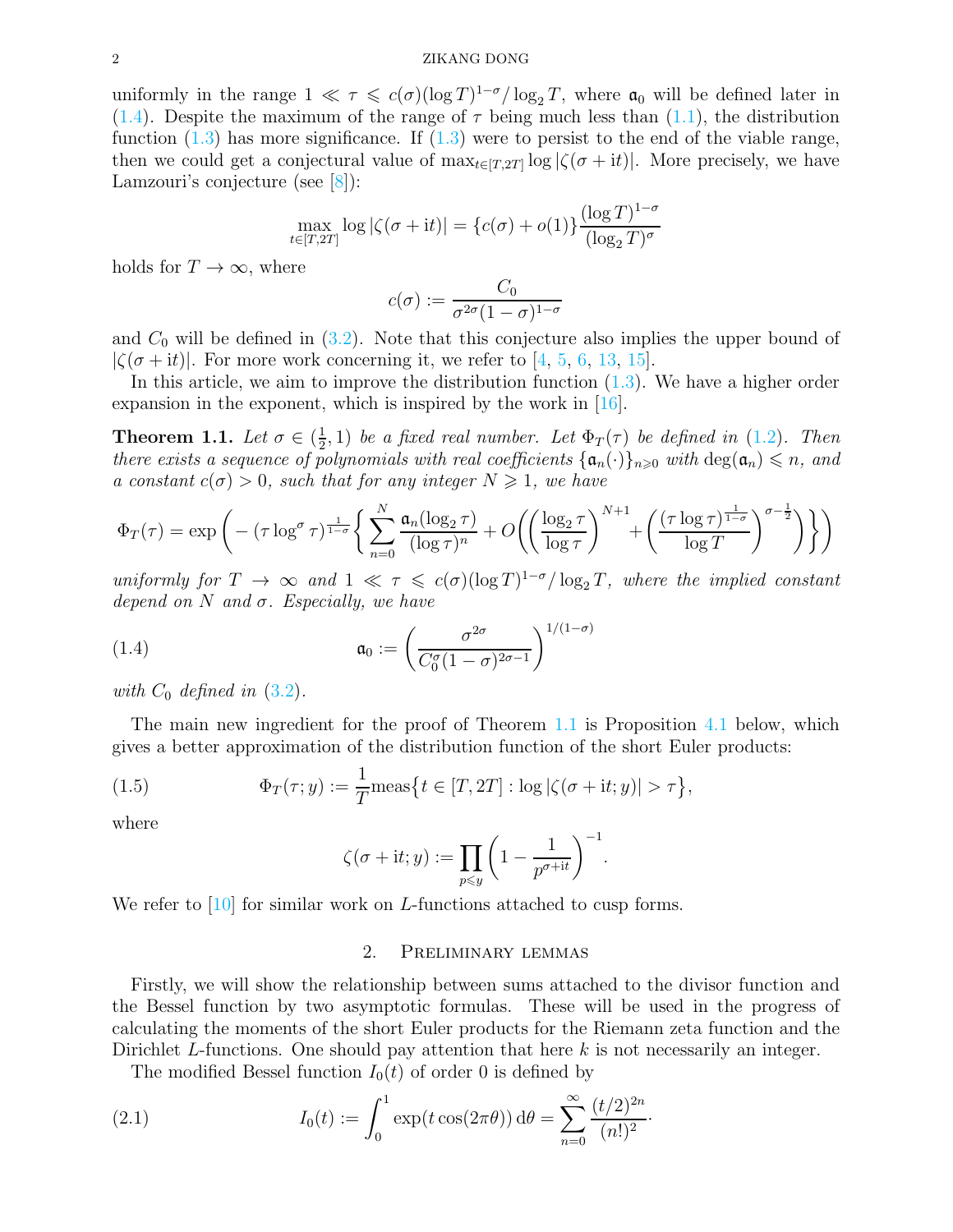It's not difficult to see that

<span id="page-2-5"></span>(2.2) 
$$
\log I_0(t) \ll t^2 \quad (0 \leq t < 1),
$$

<span id="page-2-2"></span>
$$
(2.3) \t\t \tlog I_0(t) \ll t \t (t \geq 1),
$$

<span id="page-2-6"></span>(2.4) 
$$
(\log I_0(t))' \ll \min\{1, |t|\}.
$$

<span id="page-2-4"></span>Lemma 2.1. Let  $\sigma \in (\frac{1}{2})$  $(\frac{1}{2}, 1)$  be a fixed real number. For any prime p and positive number k, we have

<span id="page-2-0"></span>(2.5) 
$$
\sum_{\nu \geq 0} \frac{d_{k/2}(p^{\nu})^2}{p^{2\nu\sigma}} = I_0\left(\frac{k}{p^{\sigma}}\right) \exp\left\{O_{\sigma}\left(\frac{k}{p^{2\sigma}}\right)\right\},\,
$$

<span id="page-2-1"></span>(2.6) 
$$
\sum_{\nu \geq 0} \frac{d_{k/2}(p^{\nu})^2}{p^{2\nu\sigma}} = \exp\left\{O_{\sigma}\left(\frac{k}{p^{\sigma}}\right)\right\} \qquad (p \leq k^{1/\sigma}),
$$

where the implied constants depend on  $\sigma$  only.

*Proof.* See also of [\[7,](#page-14-3) Lemma 4]. Writing  $e(\theta) := e^{2\pi i \theta}$ , then

$$
\left| 1 - \frac{e(\theta)}{p^{\sigma}} \right|^{-k} = \left( 1 - \frac{e(\theta)}{p^{\sigma}} \right)^{-k/2} \left( 1 - \frac{e(-\theta)}{p^{\sigma}} \right)^{-k/2} = \sum_{\nu \ge 0} \sum_{\nu' \ge 0} \frac{d_{k/2}(p^{\nu}) d_{k/2}(p^{\nu'}) e((\nu - \nu')\theta)}{p^{(\nu + \nu')\sigma}}.
$$

Thus we can derive that

$$
\sum_{\nu \geq 0} \frac{d_{k/2}(p^{\nu})^2}{p^{2\nu\sigma}} = \int_0^1 \left| 1 - \frac{e(\theta)}{p^{\sigma}} \right|^{-2(k/2)} d\theta
$$
  
= 
$$
\int_0^1 \left( 1 - \frac{2\cos(2\pi\theta)}{p^{\sigma}} + \frac{1}{p^{2\sigma}} \right)^{-k/2} d\theta
$$
  
= 
$$
\int_0^1 \exp\left( -\frac{k}{2} \log\left( 1 - \frac{2\cos(2\pi\theta)}{p^{\sigma}} + \frac{1}{p^{2\sigma}} \right) \right) d\theta.
$$

This implies  $(2.5)$  thanks to the formula  $\log(1+t) = t + O(t^2)$   $(|t| \le 2^{-1/2})$ , and  $(2.6)$  follows from  $(2.5)$  and  $(2.3)$  immediately.

Lemma 2.2. We have

$$
\sum_{p \leqslant x} \frac{1}{p^{\sigma}} = \frac{x^{1-\sigma}}{(1-\sigma)\log x} + O\left(\frac{x^{1-\sigma}}{(1-\sigma)^2(\log x)^2}\right)
$$

uniformly for  $x \to \infty$  and  $\frac{1}{2} < \sigma < 1$ , where the implied constant is absolute.

*Proof.* This is equation  $(2.1)$  of  $[8]$ . See also  $[3, \text{ Lemma 6}], [12, \text{Lemma 3.1}],$  $[3, \text{ Lemma 6}], [12, \text{Lemma 3.1}],$  $[3, \text{ Lemma 6}], [12, \text{Lemma 3.1}],$  and  $[2, \text{Lemma } 3]$  $3.3$ ].

We need to approximate Riemann zeta function  $\zeta(s)$  by its short Euler product. The following lemma shows that when  $\zeta(s)$  has no zero in a good region, it can be approximated well by its short Euler product.

<span id="page-2-3"></span>Lemma 2.3. Let  $\sigma_0 \in [\frac{1}{2}]$  $\left(\frac{1}{2}, 1\right)$  be a fixed number. Let  $y \geqslant 2$  and  $|t| \geqslant y + 3$  be real numbers and suppose that the rectangle  $\{z : \sigma_0 < \Re e \, z \leq 1 \text{ and } |\Im m z - t| \leq y + 2\}$  is free of zeros of  $\zeta(z)$ . Then for any  $\sigma_0 < \sigma \leq 2$  and  $|\xi - t| \leq y$ , we have

$$
|\log \zeta(\sigma + i\xi)| \ll (\log |t|) \log (e/(\sigma - \sigma_0)).
$$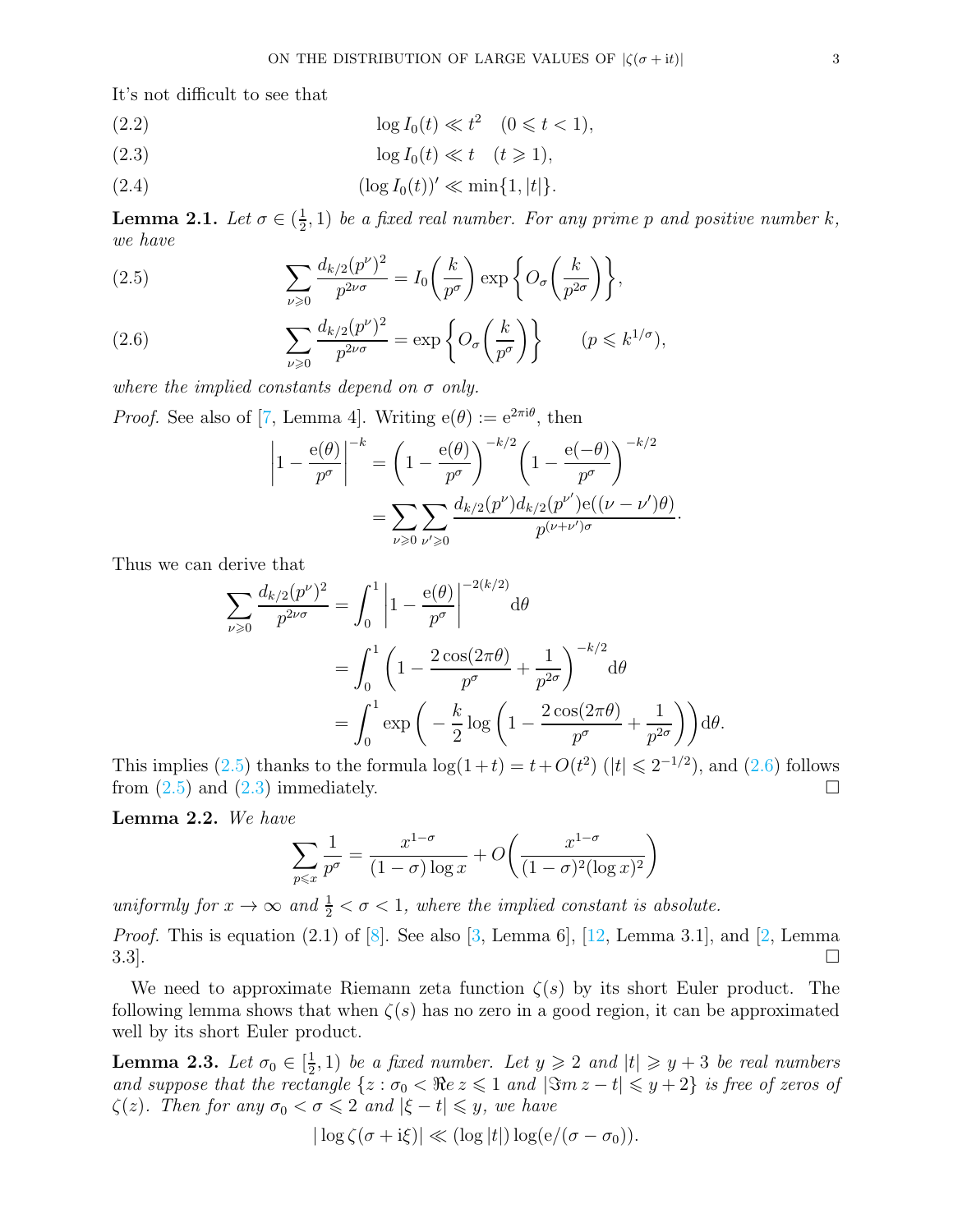Further for  $\sigma_0 < \sigma \leq 1$ , we have

$$
\log \zeta(\sigma + it) = \sum_{n=2}^{y} \frac{\Lambda(n)}{n^{\sigma+it} \log n} + O\left(\frac{\log |t|}{(\sigma_1 - \sigma_0)^2} y^{\sigma_1 - \sigma}\right),\,
$$

where  $\sigma_1 := \min(\sigma_0 + (\log y)^{-1}, \frac{1}{2})$  $(\frac{1}{2}(\sigma + \sigma_0))$ . The implied constants depend on  $\sigma_0$  at most. *Proof.* See [\[7,](#page-14-3) Lemma 1].

With the help of Lemma [2.3,](#page-2-3) as well as a result of zero density estimate for the Riemann zeta-function  $\zeta(s)$ , we can approximate  $\zeta(s)$  by its short Euler product mostly often. Of course, here the short Euler product is a bit "long", that means  $y$  needs to be relatively large. Otherwise, the error term will be too large to make sense.

<span id="page-3-0"></span>**Lemma 2.4.** Let  $\sigma \in (\frac{1}{2})$  $(\frac{1}{2}, 1)$  be a fixed number and  $0 < a(\sigma) < \frac{1}{2}$  $rac{1}{2}(\sigma - \frac{1}{2})$  $(\frac{1}{2}) < 2/(\sigma - \frac{1}{2})$  $(\frac{1}{2}) < A(\sigma).$ Then for

$$
T \to \infty \quad and \quad (\log T)^{A(\sigma)} \leqslant y \leqslant T^{a(\sigma)}
$$

the asymptotic formula

$$
\log \zeta(\sigma + it) = \sum_{n=2}^{y} \frac{\Lambda(n)}{n^{\sigma + it} \log n} + O\left(y^{-\frac{1}{2}(\sigma - \frac{1}{2})} (\log y)^2 \log T\right)
$$

holds for all  $t \in [T, 2T]$  except for a set of measure at most  $O(T^{1-\frac{1}{2}(\sigma-\frac{1}{2})}y(\log T)^5)$ , where the implied constants depend on  $\sigma$  at most.

*Proof.* This is essentially [\[7,](#page-14-3) Lemma 2] while we restrict  $(\log T)^{A(\sigma)} \leq y \leq T^{a(\sigma)}$  such that both the error term  $O(y^{-\frac{1}{2}(\sigma-\frac{1}{2})}(\log y)^2 \log T)$  and the measure  $T^{1-\frac{1}{2}(\sigma-\frac{1}{2})}y(\log T)^5$  make sense. We replace the term  $O(y^{-\frac{1}{2}(\sigma-\frac{1}{2})}(\log T)^3)$  in [\[7,](#page-14-3) Lemma 2] by  $O(y^{-\frac{1}{2}(\sigma-\frac{1}{2})}(\log y)^2 \log T)$ . The proof has no difference from that of [\[7,](#page-14-3) Lemma 2].  $\Box$ 

In order to approximate  $\zeta(s)$  by its "shorter" Euler product, we need the following moment evaluation for the sum over complex power of primes between two large numbers  $y$  and  $z$ , where  $y$  can be relatively smaller.

<span id="page-3-1"></span>Lemma 2.5. Let  $\sigma \in (\frac{1}{2})$  $(\frac{1}{2}, 1)$  be a fixed number. Then we have

$$
\frac{1}{T} \int_{T}^{2T} \bigg| \sum_{y \leq p \leq z} \frac{1}{p^{\sigma+it}} \bigg|^{2k} dt \ll \left( k \sum_{y \leq p \leq z} \frac{1}{p^{2\sigma}} \right)^{k} + \frac{1}{T^{\frac{1}{3}}}
$$

for  $2 \leq y \leq z$  and all integers  $1 \leq k \leq (\log T)/(3 \log z)$ , where the implied constant depends on σ at most.

*Proof.* This is [\[8,](#page-14-4) Lemma 4.2].

Using Lemma 2.4, we can give a generalization of Lemma 2.3. Here  $y$  can be as small as  $\log T$ .

<span id="page-3-2"></span>Lemma 2.6. Let  $\sigma \in (\frac{1}{2})$  $(\frac{1}{2},1)$  be a fixed number, and let  $c_j(\sigma)$  be some suitable positive constants depending on  $\sigma$ . Let  $T \geq 2$ ,  $\log T \leq y \leq (\log T)^{2/(\sigma - \frac{1}{2})}$  and  $c_1(\sigma)(\log_2 T/\log T)^2 \leq$  $\lambda \leqslant (\log T)^{\frac{1}{2}}/(\mathcal{Y}^{\sigma-\frac{1}{2}} \log_2 T)$ . Then we have

$$
|\log \zeta(\sigma + \mathrm{i}t) - \log \zeta(\sigma + \mathrm{i}t; y)| \leq 2\lambda
$$

for all  $t \in [T, 2T]$  except for a set of measure at most  $O(T \exp(-4e^{-1}(\sigma - \frac{1}{2}))$  $\frac{1}{2}$  $\lambda^2 y^{2\sigma-1} \log y)$ .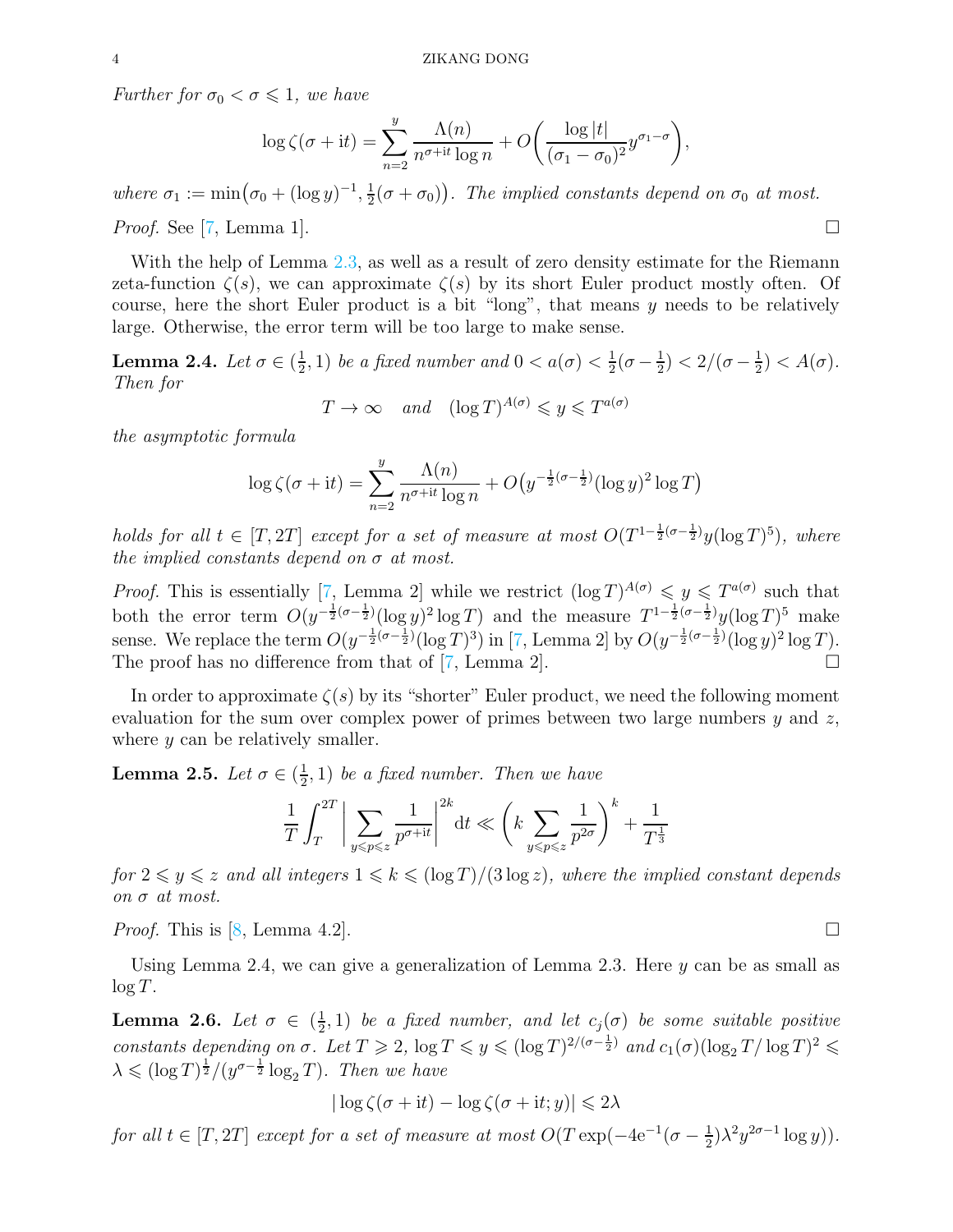Proof. Noticing that

$$
\sum_{p \leq z, p^{\nu} > z} \frac{1}{\nu p^{\nu \sigma}} \leq \sum_{p \leq z, \nu \geq 2} \frac{(p^{\nu}/z)^{\sigma - \frac{1}{2}}}{\nu p^{\nu \sigma}} = \frac{1}{z^{\sigma - \frac{1}{2}}} \sum_{p \leq z, \nu \geq 2} \frac{1}{\nu p^{\nu/2}} \ll \frac{1}{z^{\sigma - \frac{1}{2}}} \sum_{p \leq z} \frac{1}{p} \ll \frac{\log_2 z}{z^{\sigma - \frac{1}{2}}},
$$

we can write

$$
\sum_{2 \le n \le z} \frac{\Lambda(n)}{n^{\sigma + it} \log n} = \sum_{p^{\nu} \le z} \frac{1}{\nu p^{\nu(\sigma + it)}} = \sum_{p \le z} \sum_{\nu \ge 1} \frac{1}{\nu p^{\nu(\sigma + it)}} + O\left(\frac{\log_2 z}{z^{\sigma - 1/2}}\right)
$$

$$
= \log \zeta(1 + it; z) + O\left(\frac{\log_2 z}{z^{\sigma - \frac{1}{2}}}\right).
$$

Using this and Lemma [2.4](#page-3-0) with  $y = z = (\log T)^{6/(\sigma - \frac{1}{2})}$ , we obtain

$$
\log \zeta(1 + it; z) + O\left(\frac{\log_2 z}{z^{\sigma - \frac{1}{2}}}\right) = \log \zeta(1 + it) + O\left(\frac{(\log z)^2 \log T}{z^{\frac{1}{2}(\sigma - \frac{1}{2})}}\right)
$$

i.e.

(2.7) 
$$
\zeta(1+it) = \zeta(1+it;z)\left\{1+O\left(\left(\frac{\log_2 T}{\log T}\right)^2\right)\right\}
$$

for all  $t \in [T, 2T]$  but at most a set of measure of

(2.8) 
$$
T^{1-\frac{1}{2}(\sigma-\frac{1}{2})}z(\log T)^5 \ll T^{1-\frac{1}{4}(\sigma-\frac{1}{2})}.
$$

Then we use Lemma [2.5](#page-3-1) to approximate  $\zeta(\sigma + it; z)$  by  $\zeta(\sigma + it; y)$  since

<span id="page-4-0"></span>
$$
\zeta(\sigma + it; z) = \zeta(\sigma + it; y) \exp\bigg(\sum_{y \leq p \leq z} \bigg\{ \frac{1}{p^{\sigma + it}} + O\bigg(\frac{1}{p^{2\sigma}}\bigg) \bigg\}\bigg).
$$

Choosing

$$
k = \left[ (4e^{-1}(\sigma - \frac{1}{2})\lambda^2 y^{2\sigma - 1} \log y \right],
$$

which satisfies the condition in Lemma  $2.5$ , then by this lemma we have

$$
\frac{1}{T} \int_{T}^{2T} \bigg| \sum_{y \leq p \leq z} \frac{1}{p^{\sigma+it}} \bigg|^{2k} dt \ll \left( k \sum_{y \leq p \leq z} \frac{1}{p^{2\sigma}} \right)^{k} + \frac{1}{T^{\frac{1}{3}}} \ll \left( \frac{k}{(\sigma - \frac{1}{2})y^{2\sigma - 1} \log y} \right)^{k} + \frac{1}{T^{\frac{1}{3}}}.
$$

So the frequency of  $t \in [T, 2T]$  such that  $|\log \zeta(\sigma + it; z) - \log \zeta(\sigma + it; y)| > 2\lambda$  is less than

<span id="page-4-1"></span>(2.9) 
$$
\frac{1}{T} \int_{T}^{2T} \left| \frac{1}{2\lambda} \sum_{y \leqslant p \leqslant z} \frac{1}{p^{\sigma+it}} \right|^{2k} dt \ll \left( \frac{k}{4(\sigma - \frac{1}{2})\lambda^2 y^{2\sigma - 1} \log y} \right)^k + (2\lambda)^{-2k} T^{-\frac{1}{3}}.
$$

Since  $\lambda > c_1(\sigma)(\log_2 T/\log T)^2$ , we have

$$
|\log \zeta(\sigma + it) - \log \zeta(\sigma + it; y)|
$$
  
\n
$$
\geq |\log \zeta(\sigma + it; z) - \log \zeta(\sigma + it; y)| - |\log \zeta(\sigma + it; z) - \log \zeta(\sigma + it)|
$$
  
\n
$$
\geq 2\lambda + O((\log_2)^2/(\log T)^2) > \lambda.
$$

By [\(2.8\)](#page-4-0) and [\(2.9\)](#page-4-1), the frequency of  $t \in [T, 2T]$  such that  $|\log \zeta(\sigma + it) - \log \zeta(\sigma + it; y)| > 2\lambda$ is less than, thanks to our choice of  $k$ ,

$$
\ll \left(\frac{k}{4(\sigma - \frac{1}{2})\lambda^2 y^{2\sigma - 1} \log y}\right)^k + \frac{1}{(2\lambda)^{2k} T^{\frac{1}{3}}} + \frac{1}{T^{\frac{1}{4}(\sigma - \frac{1}{2})}}\n\ll e^{-k} + (2\lambda)^{-2k} T^{-\frac{1}{4}(\sigma - \frac{1}{2})}.
$$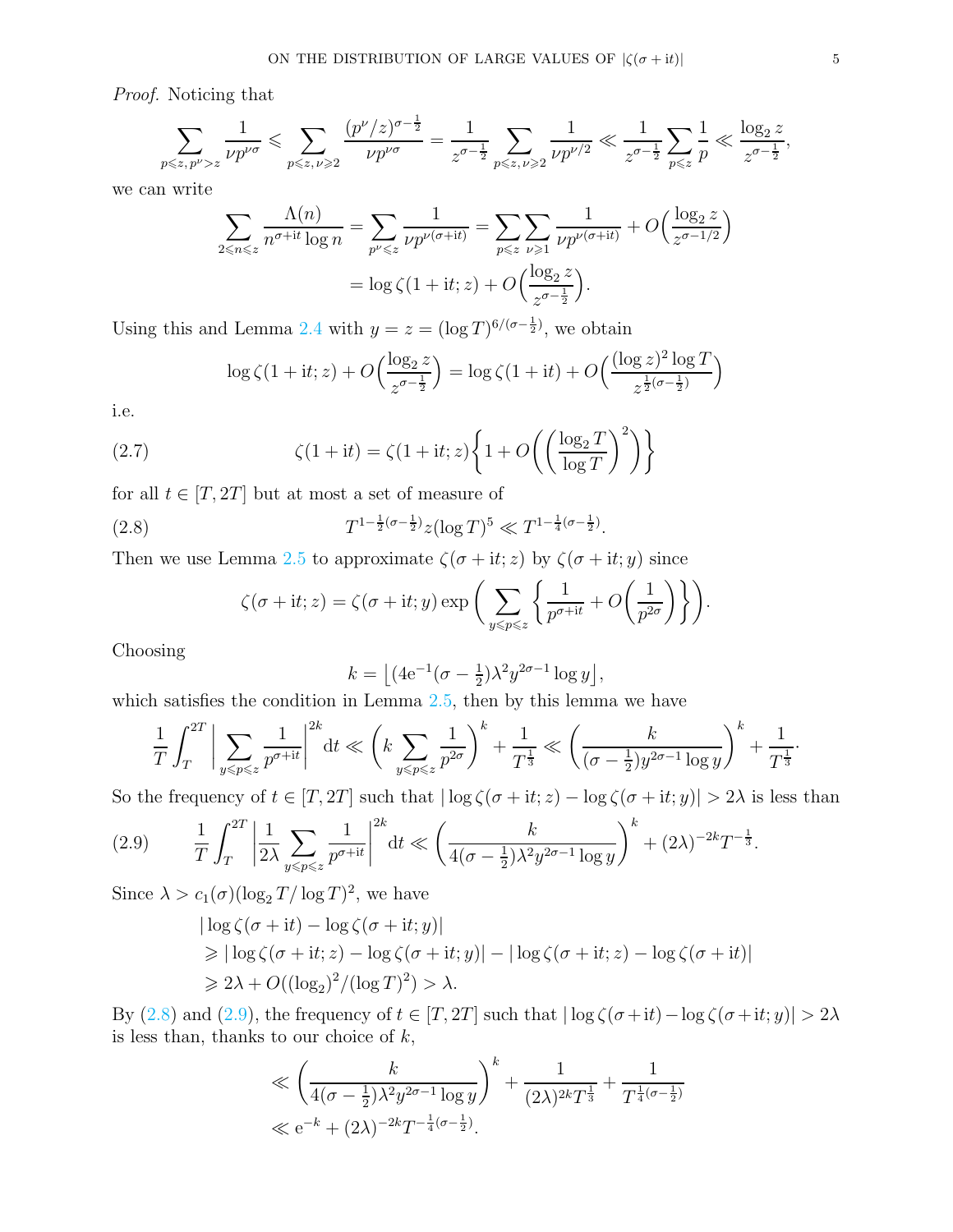This implies the required result, since our hypothesis on  $(\lambda, y)$  garanties

$$
(2\lambda)^{-2k}T^{-\frac{1}{4}(\sigma-\frac{1}{2})} \leq T^{-\frac{1}{8}(\sigma-\frac{1}{2})} \leq \exp(-4e^{-1}(\sigma-\frac{1}{2})\lambda^2 y^{2\sigma-1}\log y).
$$

Combining this with the first step, Lemma [2.6](#page-3-2) follows.  $\square$ 

### 3. Moments of the short Euler products

In this section, we will evaluate the k-th moment of the short Euler product  $\zeta(\sigma + it; y)$  by proving the following proposition, which is important for the proof of Theorem [1.1.](#page-1-1) It has a higher order expansion in the exponent, which is an improvement of equation (4.2) in [\[8\]](#page-14-4).

<span id="page-5-2"></span>Proposition 3.1. Let  $\sigma \in (\frac{1}{2})$  $(\frac{1}{2}, 1)$  be a fixed constant and let N be a non-negative integer. Then we have

$$
\frac{1}{T} \int_T^{2T} |\zeta(\sigma+it; y)|^k dt = \exp\left(\frac{k^{1/\sigma}}{\log k} \left\{ \sum_{n=0}^N \frac{C_n}{(\log k)^n} + O\left(\frac{1}{(\log k)^{N+1}} + \left(\frac{k^{1/\sigma}}{y}\right)^{2\sigma-1}\right) \right\} \right)
$$

uniformly for

<span id="page-5-1"></span>(3.1) 
$$
T \geqslant 3 \quad \text{and} \quad ky^{1-\sigma} \leqslant \frac{1}{8}(1-\sigma)\log T,
$$

where

<span id="page-5-0"></span>(3.2) 
$$
C_n := \int_0^\infty \frac{(\log t)^n}{t^{1/\sigma + 1}} \log I_0(t) dt \quad (n \ge 0)
$$

and  $I_0(t)$  is the Bessel function given by [\(2.1\)](#page-1-2). Especially, we have  $C_0 > 0$ .

The integer  $n \geq 1$  is called y-friable if the largest prime factor  $P(n)$  of n is less than y  $(P(1) = 1$  by convention). Denote by  $S(y)$  the set of y-friable integers. We will show that, in the expansion of the k-th moment of  $\zeta(\sigma + it; y)$ , the diagonal terms lead to the main term, while the off-diagonal terms contribute to the error term. Again we strengthen that, k is not necessarily an integer.

<span id="page-5-3"></span>Lemma 3.2. Let  $\sigma \in (\frac{1}{2})$  $(\frac{1}{2}, 1)$  be a fixed constant. Then we have

$$
\frac{1}{T} \int_{T}^{2T} |\zeta(\sigma + it; y)|^{k} dt = \sum_{n \in S(y)} \frac{d_{k/2}(n)^{2}}{n^{2\sigma}} + O\left(\exp\left(-\frac{\log T}{4 \log y}\right)\right),
$$

uniformly for  $(T, y, k)$  in [\(3.1\)](#page-5-1), where the implied constant depends on  $\sigma$  only.

*Proof.* This is a special case of Proposition 4.1 of  $[8]$ .

Now we are ready to prove Proposition [3.1.](#page-5-2) *Proof of Proposition [3.1.](#page-5-2)* In view of Lemma [3.2,](#page-5-3) it is sufficient to show that

<span id="page-5-4"></span>
$$
(3.3) \qquad \sum_{n \in S(y)} \frac{d_{k/2}(n)^2}{n^{2\sigma}} = \exp\left(\frac{k^{1/\sigma}}{\log k} \left\{ \sum_{n=0}^N \frac{C_n}{(\log k)^n} + O\left(\frac{1}{(\log k)^{N+1}} + \left(\frac{k^{1/\sigma}}{y}\right)^{2\sigma-1}\right) \right\} \right).
$$

Firstly, we note that  $(3.3)$  is trivial if  $y \leq k^{1/\sigma}$ . In fact, since the divisor function is multiplicative, by  $(2.6)$  of Lemma [2.1](#page-2-4) we have

$$
\sum_{n\in S(y)}\frac{d_{k/2}(n)^2}{n^{2\sigma}}=\prod_{p\leqslant y}\sum_{\nu\geqslant 0}\frac{d_{k/2}(p^\nu)^2}{p^{2\nu\sigma}}=\exp\bigg\{O\bigg(\sum_{p\leqslant k^{1/\sigma}}\frac{k}{p^\sigma}\bigg)\bigg\}=\exp\bigg\{O\bigg(\frac{k^{1/\sigma}}{\log k}\bigg)\bigg\}.
$$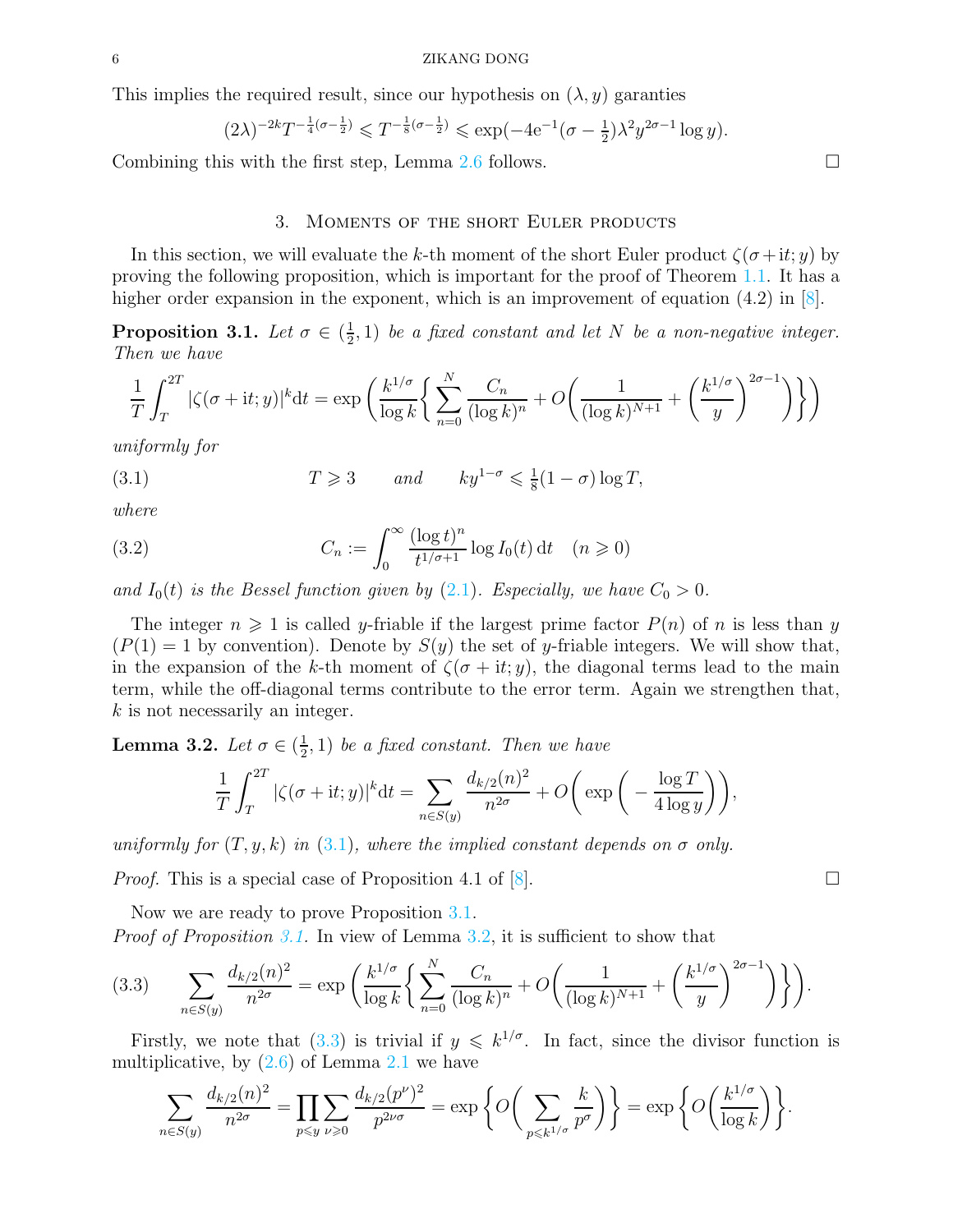Now we treat the case of  $y > k^{1/\sigma}$ . As before, by Lemma [2.1](#page-2-4) we can write

<span id="page-6-0"></span>(3.4) 
$$
\sum_{n \in S(y)} \frac{d_{k/2}(n)^2}{n^{2\sigma}} = \prod_{p \leq k^{1/(2\sigma)}} \exp\left\{O\left(\frac{k}{p^{\sigma}}\right)\right\} \prod_{k^{1/(2\sigma)} < p \leq y} I_0\left(\frac{k}{p^{\sigma}}\right) \exp\left\{O\left(\frac{k}{p^{2\sigma}}\right)\right\} = \exp\left\{O_{\sigma,N}\left(\frac{k^{1/\sigma}}{(\log k)^{N+2}}\right)\right\} \prod_{k^{1/(2\sigma)} < p \leq y} I_0\left(\frac{k}{p^{\sigma}}\right),
$$

where the last equation holds since

$$
\sum_{p \leq k^{1/(2\sigma)}} \frac{k}{p^{\sigma}} \ll k \frac{(k^{1/(2\sigma)})^{1-\sigma}}{\log k^{1/(2\sigma)}} \ll \frac{k^{1/2+1/(2\sigma)}}{\log k} \ll_{\sigma, N} \frac{k^{1/\sigma}}{(\log k)^{N+2}}
$$

and

$$
\sum_{k^{1/(2\sigma)} < p \leqslant y} \frac{k}{p^{2\sigma}} \ll \frac{k^{1/(2\sigma)}}{\log k} \ll_{\sigma, N} \frac{k^{1/\sigma}}{(\log k)^{N+2}}.
$$

Next we evaluate the second factor on the right-hand side de  $(3.4)$ . Taking the logarithm of this factor and using the prime number theorem, we have

(3.5) 
$$
\log \prod_{k^{1/(2\sigma)} < p \leq y} I_0\left(\frac{k}{p^{\sigma}}\right) = \int_{k^{1/(2\sigma)}}^y \log I_0\left(\frac{k}{u^{\sigma}}\right) d\pi(u) = \mathcal{M} + \mathcal{E},
$$

where

<span id="page-6-1"></span>
$$
\mathcal{M} := \int_{k^{1/(2\sigma)}}^y \log I_0\left(\frac{k}{u^{\sigma}}\right) \frac{\mathrm{d}u}{\log u}, \qquad \mathcal{E} := \int_{k^{1/(2\sigma)}}^y \log I_0\left(\frac{k}{u^{\sigma}}\right) \mathrm{d}O\left(u e^{-c\sqrt{\log u}}\right).
$$

In view of [\(2.2\)](#page-2-5) and [\(2.3\)](#page-2-2), we always have  $\log I_0(t) \ll t^2$  ( $t \ge 0$ ). Thus using this bound and [\(2.4\)](#page-2-6), we can derive that

<span id="page-6-2"></span>
$$
\mathcal{E} = \log I_0 \left(\frac{k}{u^{\sigma}}\right) O\left(u e^{-c\sqrt{\log u}}\right) \Big|_{k^{1/(2\sigma)}}^y - \int_{k^{1/2\sigma}}^y \left(\log I_0 \left(\frac{k}{u^{\sigma}}\right)\right)' O\left(u e^{-c\sqrt{\log u}}\right) du
$$
\n
$$
\ll \left(\frac{k}{y^{\sigma}}\right)^2 \frac{y}{e^{c'\sqrt{\log y}}} + \frac{k^{1/2 + 1/(2\sigma)}}{e^{c'\sqrt{\log k}}} + k \int_{k^{1/(2\sigma)}}^{k^{1/\sigma}} \frac{e^{-c\sqrt{\log u}}}{u^{\sigma}} du + k^2 \int_{k^{1/\sigma}}^y \frac{e^{-c\sqrt{\log u}}}{u^{2\sigma}} du
$$
\n
$$
\ll \left(\frac{k^{1/\sigma}}{y}\right)^{2\sigma - 1} k^{1/\sigma} e^{-c'\sqrt{\log y}} + k^{1/2 + 1/(2\sigma)} e^{-c'\sqrt{\log k}} + k^{1/\sigma} e^{-c'\sqrt{\log k}}
$$
\n
$$
\ll \frac{k^{1/\sigma}}{\log k} \left(\left(\frac{k^{1/\sigma}}{y}\right)^{2\sigma - 1} \frac{\log k}{e^{c'\sqrt{\log y}}} + \frac{k^{-(1/\sigma - 1)/2} \log k}{e^{c'\sqrt{\log k}}} \right).
$$

This is acceptable, since  $y \geq k^{1/\sigma}$ .

In order to calculate the main term of  $(3.5)$ , setting  $t = k/u^{\sigma}$ , and integrating by substitution, then we have

$$
\mathcal{M} = k^{1/\sigma} \int_{k/y^{\sigma}}^{k^{1/2}} \frac{\log I_0(t)}{t^{1/\sigma+1} \log(k/t)} dt = \frac{k^{1/\sigma}}{\log k} \int_{k/y^{\sigma}}^{k^{1/2}} \frac{\log I_0(t)}{t^{1/\sigma+1}} \frac{1}{1 - \log t/\log k} dt.
$$

For  $k/y^{\sigma} \leqslant t \leqslant k^{1/2}$ , we can write

$$
\frac{1}{1 - \log t / \log k} = \sum_{n=0}^{N} \frac{(\log t)^n}{(\log k)^n} + O_{\sigma, N}\left(\frac{(\log t)^{N+1}}{(\log k)^{N+1}}\right).
$$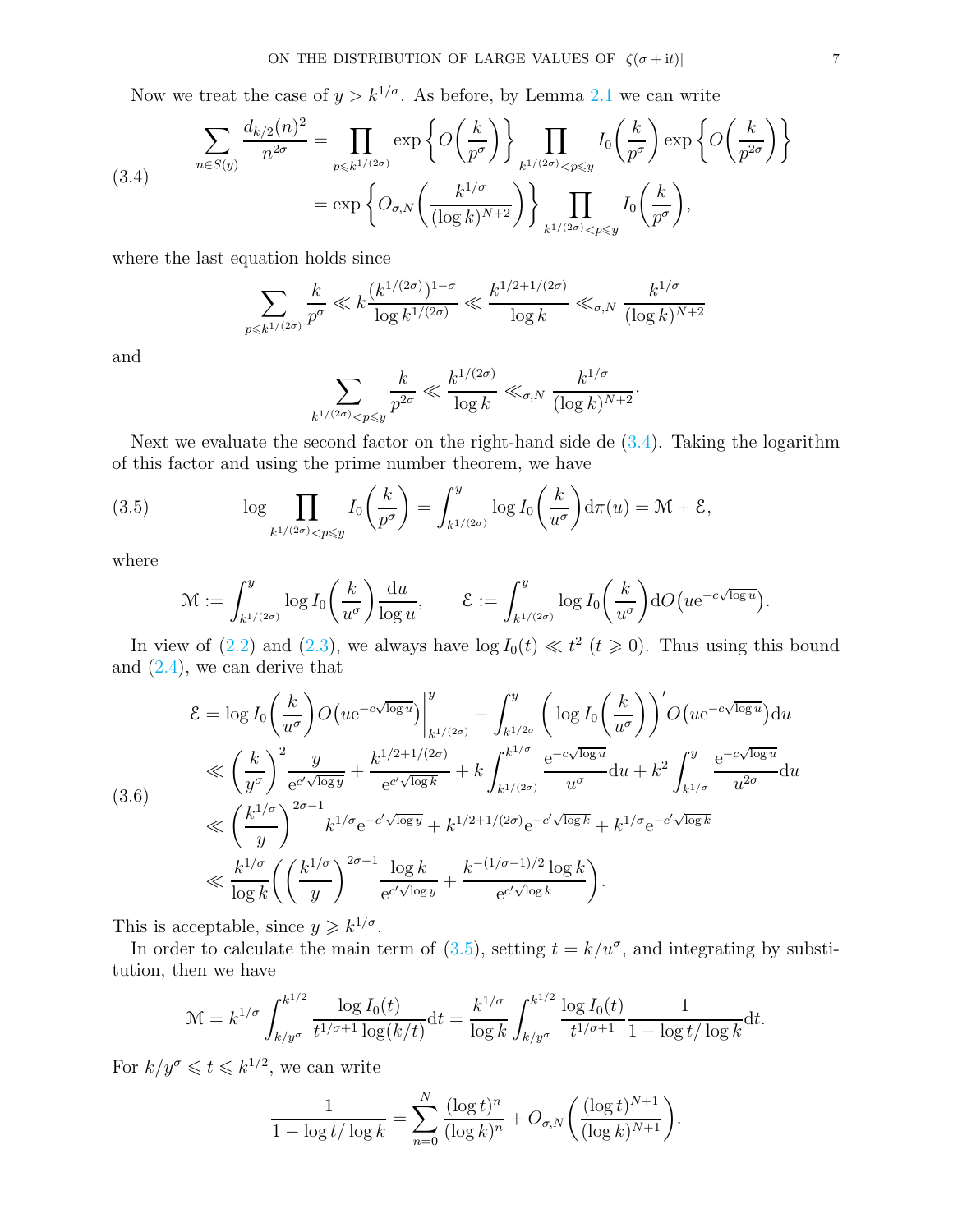Thus

$$
\mathcal{M} = \frac{k^{1/\sigma}}{\log k} \bigg\{ \sum_{n=0}^{N} \frac{C_n(k, y)}{(\log k)^n} + O\bigg(\frac{1}{(\log k)^{N+1}}\bigg) \bigg\},
$$

where

$$
C_n(k, y) := \int_{k/y^{\sigma}}^{k^{1/2}} \frac{(\log t)^n}{t^{1/\sigma + 1}} \log I_0(t) dt
$$

and we have used  $(2.2)-(2.3)$  $(2.2)-(2.3)$  to bound

$$
\int_{k/y^{\sigma}}^{k^{1/2}} \frac{(\log t)^{N+1}}{t^{1/\sigma+1}} \log I_0(t) dt \ll \int_{k/y^{\sigma}}^1 \frac{(\log t)^{N+1}}{t^{1/\sigma-1}} dt + \int_1^{k^{1/2}} \frac{(\log t)^{N+1}}{t^{1/\sigma}} dt \ll_{\sigma, N} 1.
$$

On the other hand, we enlarge the integral interval to  $(0, \infty)$ , and use the definition of  $C_n$ , then the main term of the last formula is

$$
C_n(k, y) = C_n - \widetilde{C}_n
$$

where

$$
\widetilde{C}_n := \left(\int_0^{k/y^{\sigma}} + \int_{k^{1/2}}^{\infty} \right) \frac{(\log t)^n}{t^{1/\sigma+1}} \log I_0(t) dt
$$
\n
$$
\ll \int_0^{k/y^{\sigma}} \frac{(-\log t)^n}{t^{1/\sigma-1}} dt + \int_{k^{1/2}}^{\infty} \frac{(\log t)^n}{t^{1/\sigma}} dt
$$
\n
$$
\ll_{\sigma, N} \left(\frac{k^{1/\sigma}}{y}\right)^{2\sigma-1} (\log(y^{\sigma}/k))^n + \frac{(\log k)^n}{k^{(1/\sigma-1)/2}},
$$

thanks to  $(2.2)-(2.3)$  $(2.2)-(2.3)$ . It follows that

$$
\frac{\widetilde{C}_n}{(\log k)^n} \ll \left(\frac{k^{1/\sigma}}{y}\right)^{2\sigma - 1} \left(\frac{\log(y^\sigma/k)}{\log k}\right)^n + \frac{1}{k^{(1/\sigma - 1)/2}}
$$

$$
\ll \left(\frac{k^{1/\sigma}}{y}\right)^{2\sigma - 1} + \frac{1}{(\log k)^{N+1}},
$$

since  $\left(\frac{\log(y^{\sigma}/k)}{\log k}\right)$  $\frac{\log(k)}{\log k}$ <sup>n</sup>  $\ll_{\sigma, N} 1$  if  $y \leq k^{2/\sigma}$  and otherwise we have

<span id="page-7-0"></span>
$$
\left(\frac{k^{1/\sigma}}{y}\right)^{2\sigma-1} \left(\frac{\log(y^{\sigma}/k)}{\log k}\right)^n \leqslant \left(\frac{k^{1/\sigma}}{k^{2/\sigma}}\right)^{2\sigma-1} \left(\frac{\log((k^{2/\sigma})^{\sigma}/k)}{\log k}\right)^n \ll \frac{1}{(\log k)^{N+1}}.
$$

Thus

(3.7) 
$$
\mathcal{M} = \frac{k^{1/\sigma}}{\log k} \left\{ \sum_{n=0}^{N} \frac{C_n}{(\log k)^n} + O_{\sigma, N} \left( \frac{1}{(\log k)^{N+1}} + \left( \frac{k^{1/\sigma}}{y} \right)^{2\sigma - 1} \right) \right\}.
$$

Now the required  $(3.3)$  follows from  $(3.4)$ ,  $(3.5)$ ,  $(3.6)$  and  $(3.7)$ .

# 4. Proof of Theorem [1.1](#page-1-1)

Recall that we have define the short Euler products by

$$
\zeta(\sigma + it; y) := \prod_{p \leq y} \left(1 - \frac{1}{p^{\sigma + it}}\right)^{-1},
$$

and its distribution function

$$
\Phi_T(\tau; y) := \frac{1}{T} \text{meas} \big\{ t \in [T, 2T] : \log |\zeta(\sigma + \mathrm{i}t; y)| > \tau \big\}.
$$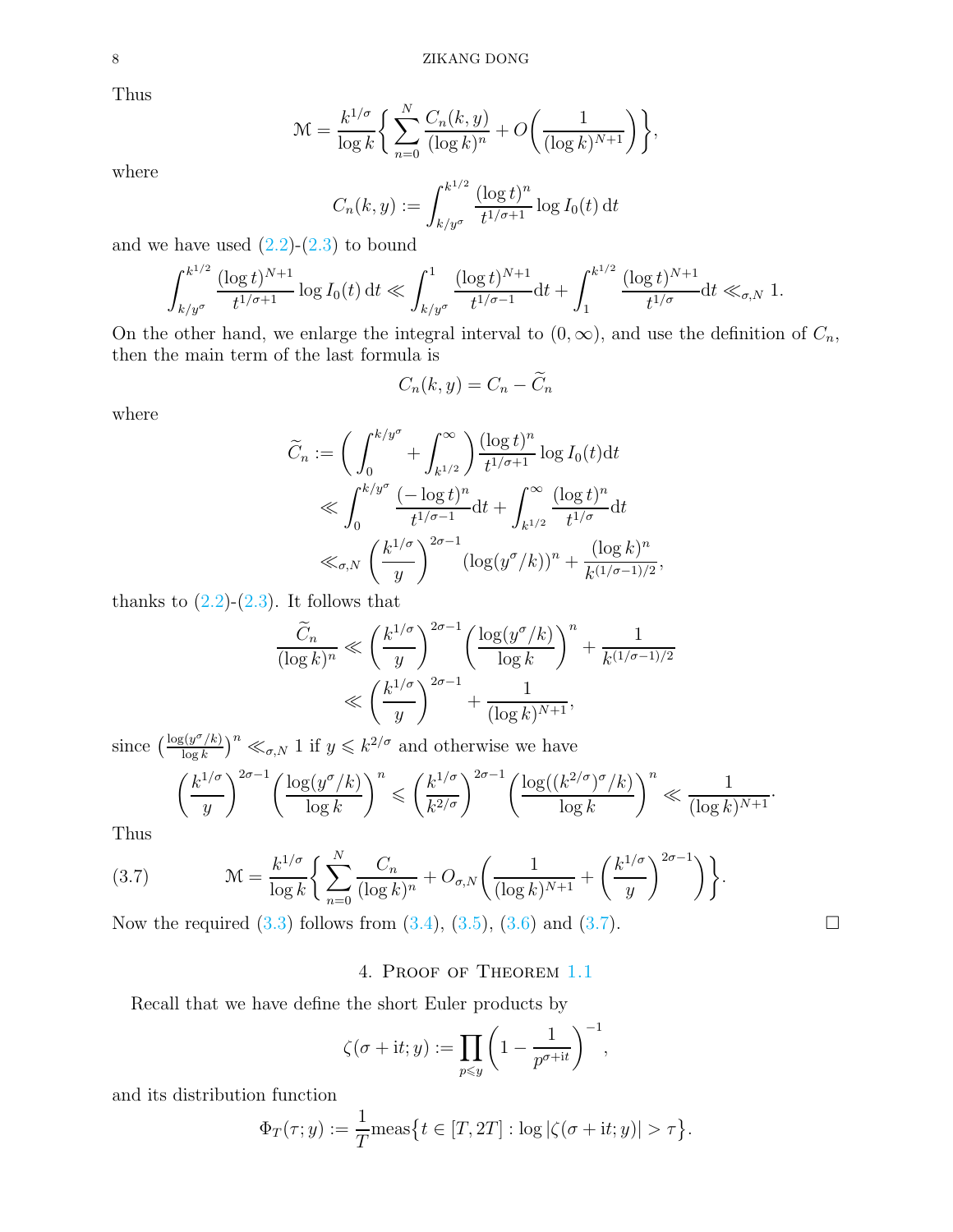In this section, we aim to prove the following proposition.

<span id="page-8-0"></span>Proposition 4.1. Let  $\sigma \in (\frac{1}{2})$  $(\frac{1}{2}, 1)$  be a fixed constant and let  $N \geq 1$  be an integer and let  $c_0 = c_0(\sigma, N)$  be a large positive constant depending on  $(\sigma, N)$ . Then we have

$$
\Phi_T((1+\varepsilon_0)\tau; y) \leqslant \exp\left(-\left(\tau \log^{\sigma} \tau\right)^{\frac{1}{1-\sigma}} \left\{\sum_{n=0}^{N} \frac{\mathfrak{a}_n(\log_2 \tau)}{(\log \tau)^n} + O(\varepsilon_0)\right\}\right) \leqslant \Phi_T((1-\varepsilon_0)\tau; y)
$$

uniformly for

<span id="page-8-4"></span>(4.1) 
$$
T \to \infty
$$
,  $\log T \leq y \leq (\log T)^2$ ,  $1 \ll \tau \leq \frac{c(\sigma)}{\log_2 T} \left(\frac{\log T}{y^{1-\sigma}}\right)^{\frac{1-\sigma}{\sigma}}$ ,

where  $c(\sigma)$  is a positive constant depending only on  $\sigma$ ,

<span id="page-8-5"></span>(4.2) 
$$
\varepsilon_0 = \varepsilon_0(\tau, y) = c_0 \left\{ \left( \frac{\log_2 \tau}{\log \tau} \right)^{N+1} + \left( \frac{(\tau \log \tau)^{\frac{1}{1-\sigma}}}{y} \right)^{\sigma - \frac{1}{2}} \right\},
$$

the polynomials  $a_n(\cdot)$  is the same as in Theorem [1.1](#page-1-1) and the implied constant is absolute.

4.1. Two preliminary lemmas. The following lemma relates the moments of the short Euler products to the distribution function.

<span id="page-8-1"></span>Lemma 4.2. Let  $\sigma \in (\frac{1}{2})$  $(\frac{1}{2},1)$  be a fixed constant. For any non-negative integer N, we have

$$
\int_{-\infty}^{\infty} \Phi_T(t; y) k e^{kt} dt = \exp\left(\frac{k^{1/\sigma}}{\log k} \left\{ \sum_{n=0}^{N} \frac{C_n}{(\log k)^n} + O\left(\frac{1}{(\log k)^{N+1}} + \left(\frac{k^{1/\sigma}}{y}\right)^{2\sigma-1}\right) \right\} \right)
$$

uniformly for  $(T, y, k)$  in  $(3.1)$ , where  $C_n$  is defined in  $(3.2)$  and the implied constant depends only on N and  $\sigma$ .

Proof. Since

$$
\int_{-\infty}^{\infty} \Phi_T(u; y) k e^{ku} du = \frac{1}{T} \int_{-\infty}^{\infty} \left( \int_{T}^{2T} 1 dt \right) k e^{ku} du
$$

$$
= \frac{1}{T} \int_{T}^{2T} \left( \int_{-\infty}^{\log |\zeta(\sigma+it; y)| > u} k e^{ku} du \right) dt
$$

$$
= \frac{1}{T} \int_{T}^{2T} |\zeta(\sigma+it; y)|^k dt,
$$

the required result of Lemma [4.2](#page-8-1) follows from Proposition [3.1](#page-5-2) immediately.  $\Box$ 

<span id="page-8-3"></span>Lemma 4.3. Let  $\sigma \in (\frac{1}{2})$  $\frac{1}{2}$ , 1) be a fixed constant. Let  $\{a_n\}_{n\geqslant 0}$  be a sequence of real numbers and  $N \geqslant 0$  be an integer. If

<span id="page-8-2"></span>(4.3) 
$$
\tau = \frac{k^{1/\sigma - 1}}{\sigma \log k} \sum_{n=0}^{N+1} \frac{a_n}{(\log k)^n} \qquad (k \to \infty),
$$

then there is a sequence of polynomials  $\{b_n(\cdot)\}_{n\geq 0}$  with  $\deg(b_n) \leq n$  and  $b_0 = \frac{\sigma}{1-\sigma}$  $\frac{\sigma}{1-\sigma}$  such that

(4.4) 
$$
\log k = (\log \tau) \left\{ \sum_{n=0}^{N} \frac{b_n (\log_2 \tau)}{(\log \tau)^n} + O\left( \left( \frac{\log_2 \tau}{\log \tau} \right)^{N+1} \right) \right\},
$$

where the implied constant depends on the sequence  $\{a_n\}_{n\geqslant 0}$  and N.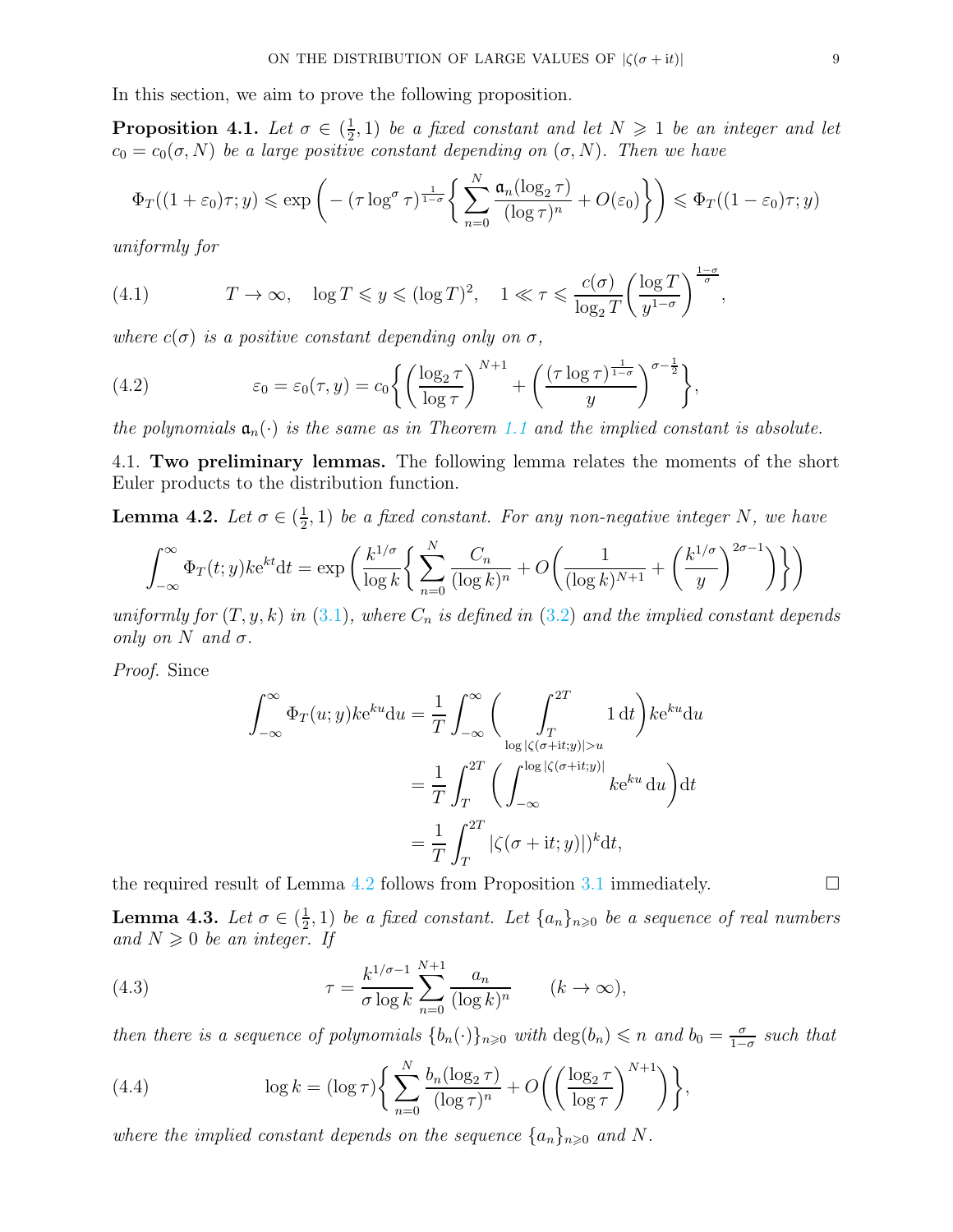Proof. We prove it by recurrence. Firstly, taking logarithm of both sides in  $(4.3)$ , we have

(4.5) 
$$
\log \tau = \frac{1-\sigma}{\sigma} \log k - \log \sigma - \log_2 k + \log \left( \sum_{n=0}^{N+1} \frac{a_n}{(\log k)^n} \right).
$$

From this we derive that

<span id="page-9-0"></span>
$$
\log(\tau \log \tau) = \frac{1 - \sigma}{\sigma} \log k + O_{\sigma}(1)
$$

and

<span id="page-9-1"></span>(4.6) 
$$
\log k = \frac{\sigma}{1-\sigma} \log(\tau \log \tau) + O_{\sigma}(1) = \frac{\sigma}{1-\sigma} (\log \tau) \left(1 + \frac{\log_2 \tau + O_{\sigma}(1)}{\log \tau}\right),
$$

which is the case for  $N = 0$ .

Now assume we already have

$$
\log k = (\log \tau) \bigg\{ \sum_{n=0}^{m} \frac{b_n (\log_2 \tau)}{(\log \tau)^n} + O\bigg( \bigg( \frac{\log_2 \tau}{\log \tau} \bigg)^{m+1} \bigg) \bigg\},\
$$

for some  $m < N$ . Inserting this into  $(4.5)$ , it follows that

$$
\log \tau = \frac{1-\sigma}{\sigma} \log k - \log \sigma - \log \left( (\log \tau) \left\{ \sum_{n=0}^{m} \frac{b_n (\log_2 \tau)}{(\log \tau)^n} + O\left( \left( \frac{\log_2 \tau}{\log \tau} \right)^{m+1} \right) \right\} \right)
$$

$$
+ \log \left( \sum_{n=0}^{N+1} a_n \left( (\log \tau) \left\{ \sum_{n=0}^{m} \frac{b_n (\log_2 \tau)}{(\log \tau)^n} + O\left( \left( \frac{\log_2 \tau}{\log \tau} \right)^{m+1} \right) \right\} \right)^{-n} \right),
$$

from which we derive that

$$
\frac{1-\sigma}{\sigma}\log k = (\log \tau)\left\{1 + \frac{\log \sigma + \log_2 \tau}{\log \tau} + \frac{1}{\log \tau}\log\left\{\sum_{n=0}^m \frac{b_n(\log_2 \tau)}{(\log \tau)^n} + O\left(\left(\frac{\log_2 \tau}{\log \tau}\right)^{m+1}\right)\right\}
$$

$$
-\frac{1}{\log \tau}\log\left(\sum_{n=0}^{N+1} a_n \left((\log \tau)\left\{\sum_{n=0}^m \frac{b_n(\log_2 \tau)}{(\log \tau)^n} + O\left(\left(\frac{\log_2 \tau}{\log \tau}\right)^{m+1}\right)\right\}\right)^{-n}\right)\right\}.
$$

By expansion of the log-terms, we can obtain

$$
\frac{1-\sigma}{\sigma}\log k = (\log \tau) \left\{ \sum_{n=0}^{m+1} \frac{b_n^*(\log_2 \tau)}{(\log \tau)^n} + O\left(\left(\frac{\log_2 \tau}{\log \tau}\right)^{m+2}\right) \right\}
$$

with some polynomials  $b_n^*(\log_2 \tau)$  of  $\deg(b_n^*) \leq n$  and of  $b_0^* = 1$ . Thus Lemma [4.3](#page-8-3) follows from recurrence.  $\Box$ 

4.2. **Proof of Proposition [4.1.](#page-8-0)** Let  $\{a_n\}_{n\geqslant0}$  be a real sequence depending on  $\sigma$ , which will be chosen later. It is clear that there is a large constant  $t_0 = t_0(\sigma)$  such that the function

<span id="page-9-2"></span>
$$
t \mapsto \frac{t^{1/\sigma - 1}}{\sigma \log t} \sum_{n=0}^{N+1} \frac{a_n}{(\log t)^n}
$$

is strictly increasing on  $[t_0, \infty)$ . Thus we choose a unique k such that

(4.7) 
$$
\tau = \frac{k^{1/\sigma - 1}}{\sigma \log k} \sum_{n=0}^{N+1} \frac{a_n}{(\log k)^n}.
$$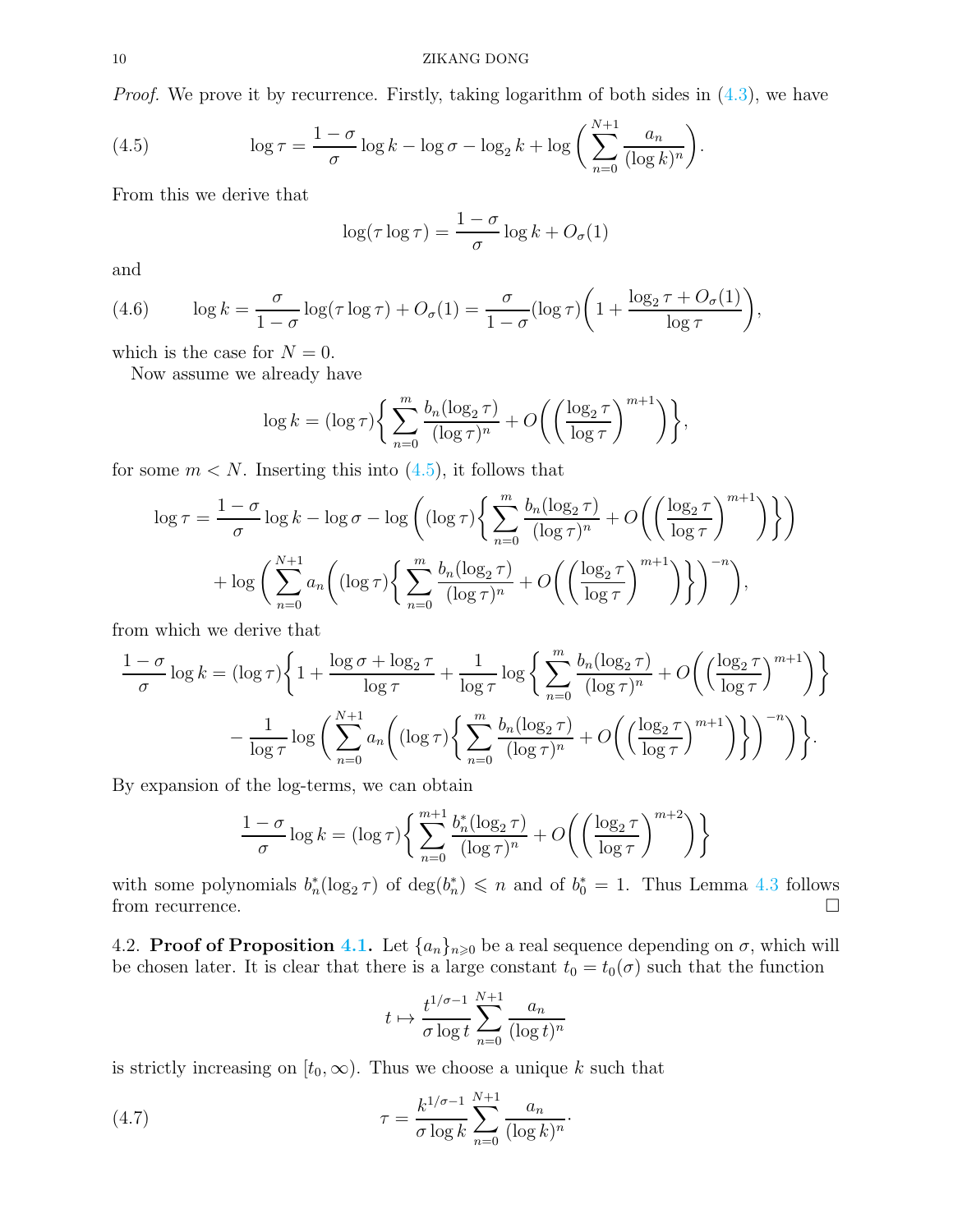Noticing that  $(4.6)$  and  $(4.1)$  imply that

$$
ky^{1-\sigma} \ll_{\sigma} (\tau \log \tau)^{\frac{\sigma}{1-\sigma}} y^{1-\sigma} \ll_{\sigma} \frac{\log T}{y^{1-\sigma}} y^{1-\sigma} \leq \frac{1}{8} (1-\sigma) \log T,
$$

we can apply Lemma [4.2](#page-8-1) to write

<span id="page-10-0"></span>(4.8) 
$$
\int_{-\infty}^{\infty} \Phi_T(t; y) k e^{kt} dt = \exp \left( \frac{k^{1/\sigma}}{\log k} \left\{ \sum_{n=0}^{2N+1} \frac{C_n}{(\log k)^n} + O_{\sigma, N}(R_{2N+2}(k, y)) \right\} \right),
$$

where

$$
R_{2N+2}(k, y) := \frac{1}{(\log k)^{2N+2}} + \left(\frac{k^{1/\sigma}}{y}\right)^{2\sigma - 1}.
$$

We choose

(4.9) 
$$
\varepsilon = A \left( \frac{1}{(\log k)^{N+1}} + \left( \frac{k^{1/\sigma}}{y} \right)^{\sigma - \frac{1}{2}} \right) \in (0, 10^{-2022}) \qquad (k \ge k_0),
$$

where  $A = A(\sigma, N)$  and  $k_0 = k_0(\sigma, N)$  are large constants depending on  $(\sigma, N)$ , and let

$$
k_1 := (1 + \varepsilon)k
$$
,  $k_2 := (1 - \varepsilon)k$ ,  $\tau_1 := \left(1 + \frac{\varepsilon}{2\sigma}\right)\tau$ ,  $\tau_2 := \left(1 - \frac{\varepsilon}{2\sigma}\right)\tau$ .

When  $t \leq \tau_2$ , we have

<span id="page-10-1"></span>
$$
kt \leq (k - k_2)(\tau_2 - t) + kt = (k - k_2)\tau_2 + k_2t = \varepsilon k \tau_2 + k_2t.
$$

Thus

(4.10) 
$$
\int_{-\infty}^{\tau_2} e^{kt} \Phi_T(t; y) dt \leq e^{\varepsilon k \tau_2} \int_{-\infty}^{\infty} e^{k_2 t} \Phi_T(t; y) dt.
$$

Using [\(4.8\)](#page-10-0) and noticing that  $R_{2N+2}(k_2, y) \ll_{\sigma, N} R_{2N+2}(k, y)$ , we have

$$
\int_{-\infty}^{\infty} e^{k_2 t} \Phi_T(t; y) dt = \exp \left( \frac{k_2^{1/\sigma}}{\log k_2} \left\{ \sum_{n=0}^{2N+1} \frac{C_n}{(\log k_2)^n} + O_{\sigma, N}(R_{2N+2}(k, y)) \right\} \right).
$$

Inserting this into [\(4.10\)](#page-10-1) and using the definition of  $\tau_2$  with [\(4.7\)](#page-9-2), then we have

(4.11) 
$$
\int_{-\infty}^{\tau_2} e^{kt} \Phi_T(t; y) dt \le \exp\left(\frac{k^{1/\sigma}}{\log k} \{ \mathcal{S}_1 + \mathcal{S}_2 + O_{\sigma, N}(R_{2N+2}(k, y)) \} \right),
$$

where

<span id="page-10-3"></span>
$$
\begin{aligned} \mathcal{S}_1 &:= \frac{\varepsilon}{\sigma} \left( 1 - \frac{\varepsilon}{2\sigma} \right) \sum_{n=0}^{N+1} \frac{a_n}{(\log k)^n}, \\ \mathcal{S}_2 &:= \frac{(1-\varepsilon)^{1/\sigma}}{1 + \log(1-\varepsilon)/\log k} \sum_{n=0}^{2N+1} \frac{C_n}{(\log k)^n} \frac{1}{(1 + \log(1-\varepsilon)/\log k)^n}. \end{aligned}
$$

The first part  $S_1$  can be calculated easily, using the choice of  $\varepsilon$ , as

<span id="page-10-2"></span>(4.12) 
$$
\mathcal{S}_1 = \frac{\varepsilon}{\sigma} \sum_{n=0}^{N+1} \frac{a_n}{(\log k)^n} - \frac{\varepsilon^2}{2\sigma^2} a_0 + o_{\sigma, N}(R_{2N+2}(k, y)).
$$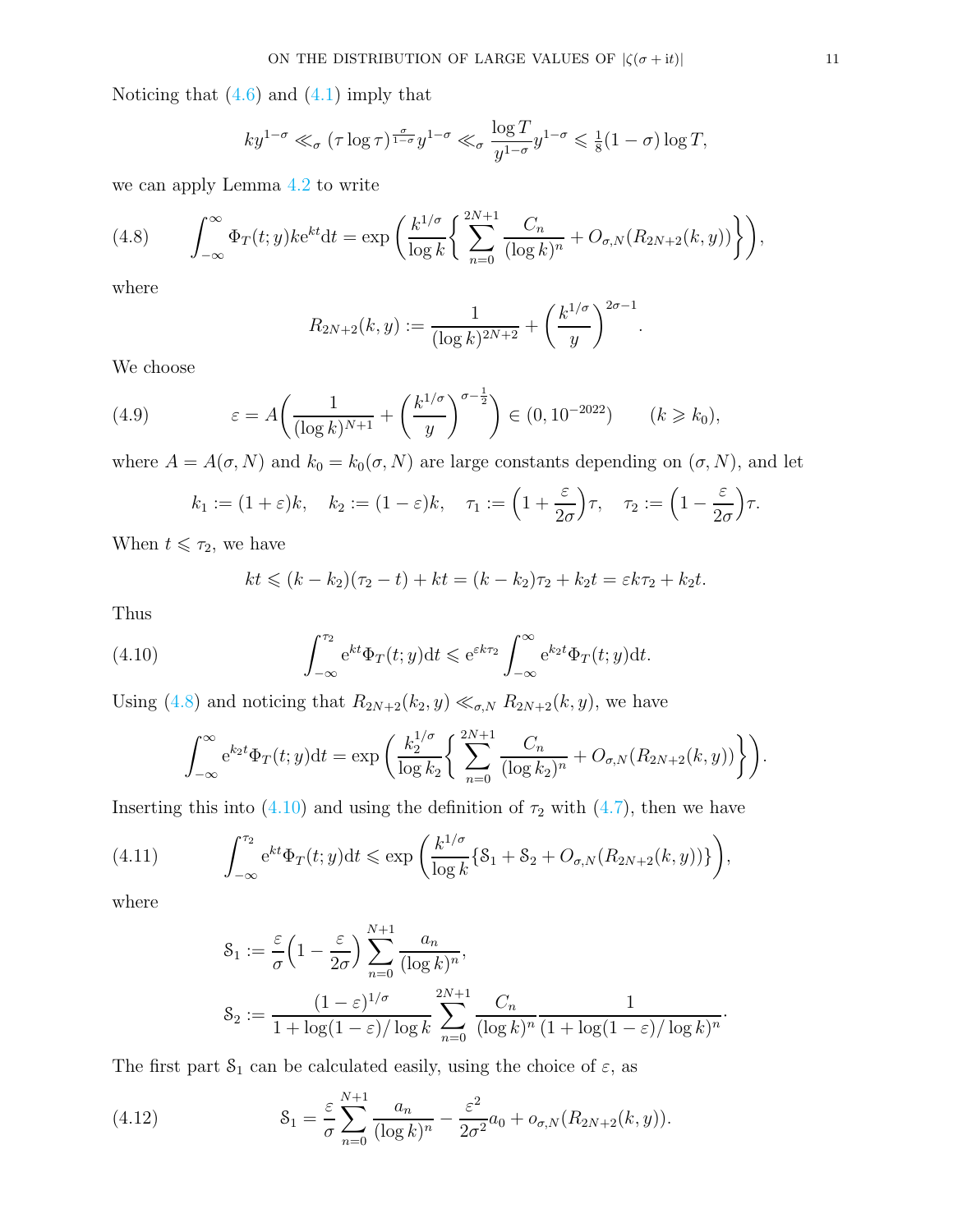#### 12 ZIKANG DONG

In order to calculate the second part  $\mathcal{S}_2$ , we take Taylor series for  $\log(1-\varepsilon)$ , use the geometric sries formula, and put all infinitesimal of higher order than  $R_{2N+2}$  into the error term, then we have

$$
\mathcal{S}_2 = \left(1 - \frac{\varepsilon}{\sigma} + \frac{\varepsilon^2}{2\sigma} \left(\frac{1}{\sigma} - 1\right)\right) \left(1 + \frac{\varepsilon}{\log k}\right) \sum_{n=0}^{2N+1} \frac{C_n}{(\log k)^n} \left(1 + \frac{n\varepsilon}{\log k}\right) + o_{\sigma, N}(R_{2N+2}(k, y))
$$

$$
= \left(1 - \frac{\varepsilon}{\sigma} + \frac{\varepsilon}{\log k} + \frac{\varepsilon^2}{2\sigma^2} - \frac{\varepsilon^2}{2\sigma}\right) \sum_{n=0}^{2N+1} \frac{C_n}{(\log k)^n} \left(1 + \frac{n\varepsilon}{\log k}\right) + o_{\sigma, N}(R_{2N+2}(k, y)).
$$

We separate the same part as in the exponent of  $(4.12)$  from the above formula, and again put all the infinitesimal of higher order than  $R_{2N+2}$  into the error term, then we can write

<span id="page-11-0"></span>
$$
(4.13) \ \mathcal{S}_2 = \sum_{n=0}^{2N+1} \frac{C_n}{(\log k)^n} + \frac{\varepsilon^2}{2\sigma^2} C_0 - \frac{\varepsilon^2}{2\sigma} C_0 + \frac{\varepsilon}{\sigma} + \frac{\varepsilon}{\sigma} C_0 \sum_{n=1}^{N+1} \frac{\sigma n C_{n-1} - C_n}{(\log k)^n} + o_{\sigma, N}(R_{2N+2}(k, y)).
$$

Combining  $(4.12)$  and  $(4.13)$ , we have

$$
S_1 + S_2 = \sum_{n=0}^{2N+1} \frac{C_n}{(\log k)^n} + \frac{\varepsilon}{\sigma} \sum_{n=1}^{N+1} \frac{a_n + \sigma n C_{n-1} - C_n}{(\log k)^n} + \left(\frac{\varepsilon}{\sigma} - \frac{\varepsilon^2}{2\sigma^2}\right) (a_0 - C_0) - \frac{\varepsilon^2}{2\sigma} C_0 + o_{\sigma, N}(R_{2N+2}(k, y)).
$$

Choosing  $a_0 = C_0$  and  $a_n = C_n - \sigma n C_{n-1}$  for  $n \ge 1$ , we find that

$$
S_1 + S_2 = \sum_{n=0}^{2N+1} \frac{C_n}{(\log k)^n} - \frac{\varepsilon^2}{2\sigma} C_0 + o_{\sigma, N}(R_{2N+2}(k, y)).
$$

Inserting this into  $(4.11)$ , and using  $(4.8)$ , then we have

$$
\int_{-\infty}^{\tau_2} e^{kt} \Phi_T(t; y) dt \le \exp\left(\frac{k^{1/\sigma}}{\log k} \left\{-\frac{\varepsilon^2}{2\sigma} C_0 + \sum_{n=0}^{2N+1} \frac{C_n}{(\log k)^n} + O_{\sigma, N}(R_{2N+2}(k, y))\right\}\right)
$$

$$
= \exp\left(\frac{k^{1/\sigma}}{\log k} \left\{-\frac{\varepsilon^2}{2\sigma} C_0 + O_{\sigma, N}(R_{2N+2}(k, y))\right\}\right) \int_{-\infty}^{\infty} e^{kt} \Phi_T(t; y) dt.
$$

By the choice of the value of  $\varepsilon$   $(A = A(\sigma, N)$  is a suitably large constant), and  $C_0 > 0$ , we can obtain

$$
\int_{-\infty}^{\tau_2} e^{kt} \Phi_T(t; y) dt \leq \frac{1}{4} \int_{-\infty}^{\infty} e^{kt} \Phi_T(t; y) dt.
$$

Similarly, we have

$$
\int_{\tau_1}^{\infty} e^{kt} \Phi_T(t; y) dt \leq \frac{1}{4} \int_{-\infty}^{\infty} e^{kt} \Phi_T(t; y) dt.
$$

Thus combining the above two inequalities we have

$$
\frac{1}{2} \int_{-\infty}^{\infty} e^{kt} \Phi_T(t; y) dt \leq \int_{\tau_2}^{\tau_1} e^{kt} \Phi_T(t; y) dt \leq \int_{-\infty}^{\infty} e^{kt} \Phi_T(t; y) dt.
$$

So thanks to [\(4.8\)](#page-10-0), we can get the asymptotic formula for the integral over  $(\tau_2, \tau_1)$ :

<span id="page-11-1"></span>(4.14) 
$$
\int_{\tau_2}^{\tau_1} e^{kt} \Phi_T(t; y) dt = \exp \left( \frac{k^{1/\sigma}}{\log k} \left\{ \sum_{n=0}^{2N+1} \frac{C_n}{(\log k)^n} + O(R_{2N+2}(k, y)) \right\} \right).
$$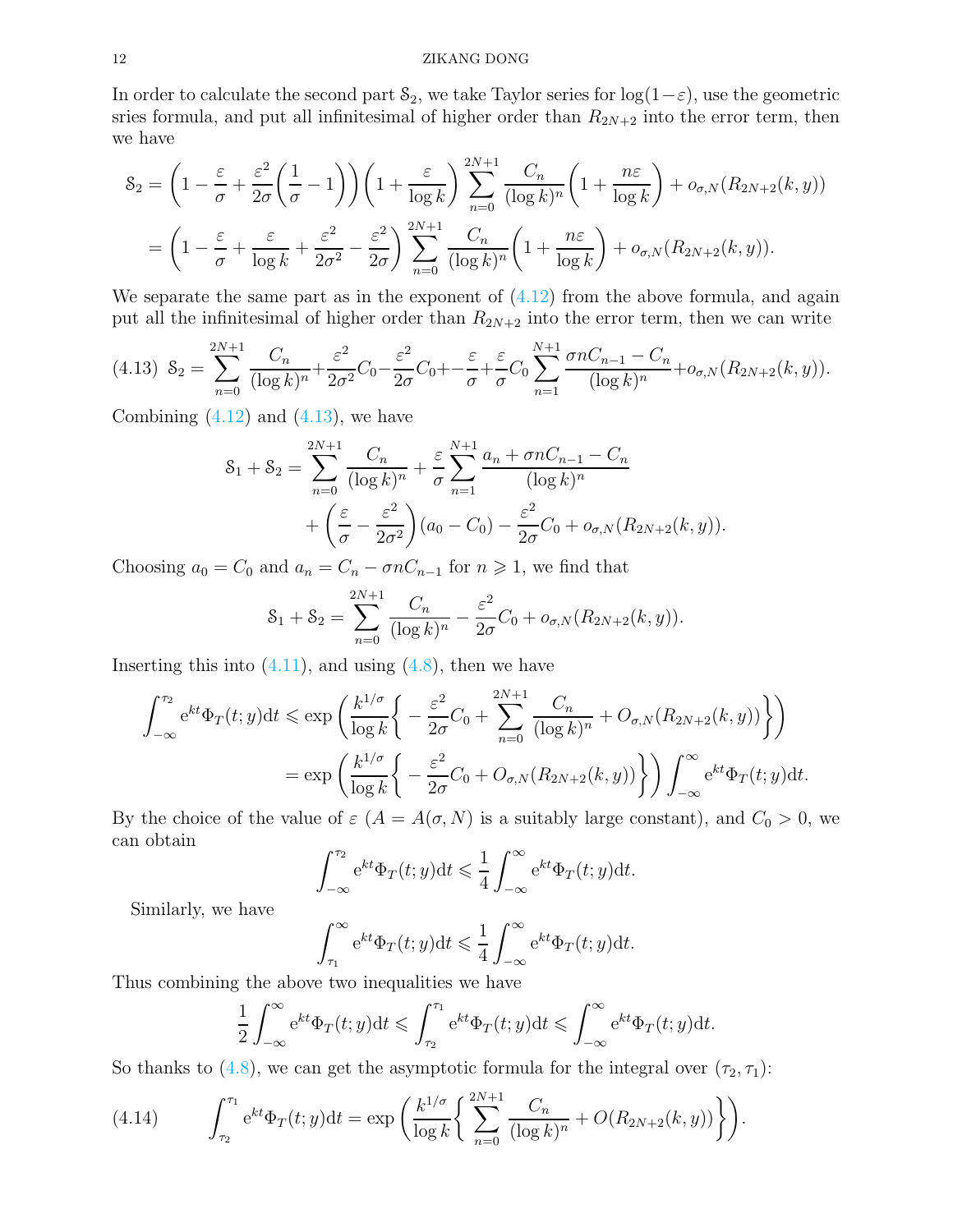On the other hand, since  $\Phi_T(t; y)$  is decreasing in t, we have

$$
(\tau_1 - \tau_2) e^{k\tau_2} \Phi_T(\tau_1; y) \leq \int_{\tau_2}^{\tau_1} e^{kt} \Phi_T(t; y) dt \leq (\tau_1 - \tau_2) e^{k\tau_1} \Phi_T(\tau_2; y).
$$

By the choice of the values of  $\tau_1$  and  $\tau_2$ , the above inequality is

<span id="page-12-0"></span>
$$
(4.15) \qquad \frac{\varepsilon \tau}{\sigma} e^{k\tau(1-\frac{\varepsilon}{2\sigma})} \Phi_T((1+\frac{\varepsilon}{2\sigma})\tau; y) \leqslant \int_{\tau_2}^{\tau_1} e^{kt} \Phi_T(t; y) dt \leqslant \frac{\varepsilon \tau}{\sigma} e^{k\tau(1+\frac{\varepsilon}{2\sigma})} \Phi_T((1-\frac{\varepsilon}{2\sigma})\tau; y).
$$

In view of  $(4.7)$ , it is easy to see that

$$
\frac{\sigma}{\varepsilon\tau} e^{-k\tau(1\pm\frac{\varepsilon}{2\sigma})} = \exp\left(\log\left(\frac{\sigma}{\varepsilon\tau}\right) - k\tau\{1+O(\varepsilon)\}\right)
$$

$$
= \exp\left(-\frac{k^{1/\sigma}}{\sigma\log k}\left\{\sum_{n=0}^{N+1}\frac{a_n}{(\log k)^n} + O(\varepsilon)\right\}\right).
$$

Combining this with  $(4.14)$  and  $(4.15)$ , it follows that

$$
\frac{\sigma}{\varepsilon\tau}e^{-k\tau(1\pm\frac{\varepsilon}{2\sigma})}\int_{\tau_2}^{\tau_1} e^{kt}\Phi_T(t; y)dt = \exp\bigg(-\frac{k^{1/\sigma}}{\sigma\log k}\bigg\{\sum_{n=0}^N\frac{a_n - \sigma C_n}{(\log k)^n} + O(\varepsilon)\bigg\}\bigg).
$$

Back to  $(4.15)$ , we get

<span id="page-12-3"></span>
$$
(4.16)\quad \Phi_T((1+\tfrac{\varepsilon}{2\sigma})\tau;y) \leqslant \exp\bigg(-\frac{k^{1/\sigma}}{\sigma\log k}\bigg\{\sum_{n=0}^N\frac{a_n-\sigma C_n}{(\log k)^n}+O(\varepsilon)\bigg\}\bigg) \leqslant \Phi_T((1-\tfrac{\varepsilon}{2\sigma})\tau;y).
$$

Recall that Lemma [4.3](#page-8-3) and [\(4.6\)](#page-9-1) give

$$
\log k = \log \tau \bigg\{ \sum_{n=0}^{N} \frac{b_n(\log_2 \tau)}{(\log \tau)^n} + O\bigg( \bigg(\frac{\log_2 \tau}{\log \tau}\bigg)^{N+1} \bigg) \bigg\}
$$

and

<span id="page-12-4"></span>
$$
\log k = \frac{\sigma}{1 - \sigma} \log(\tau \log \tau) + O_{\sigma}(1).
$$

With the help of these formulas, after some computations of Taylor's expansions we easily see that there are a sequence of polynomials  $\{\mathfrak{a}_n(\cdot)\}_{n\geqslant0}$  \* with  $\deg(\mathfrak{a}_n)\leqslant n$  and a positive constant  $c_0 = c_0(\sigma, N)$  depending on  $(\sigma, N)$  such that

<span id="page-12-2"></span>
$$
(4.17) \qquad \frac{k^{1/\sigma}}{\sigma \log k} \bigg\{ \sum_{n=0}^{N} \frac{a_n - \sigma C_n}{(\log k)^n} + O(\varepsilon) \bigg\} = (\tau \log^{\sigma} \tau)^{\frac{1}{1-\sigma}} \bigg\{ \sum_{n=0}^{N} \frac{\mathfrak{a}_n (\log_2 \tau)}{(\log \tau)^n} + O(\varepsilon_0) \bigg\}
$$

and

$$
(4.18) \t\t \varepsilon/(2\sigma) \leq \varepsilon_0,
$$

where  $\varepsilon_0$  is given as in [\(4.2\)](#page-8-5). Inserting [\(4.17\)](#page-12-2) into [\(4.16\)](#page-12-3) and using the fact that the function  $t \mapsto \Phi_T(t; y)$  is decreasing with [\(4.18\)](#page-12-4), we obtain the required result. This completes the proof.  $\Box$ 

<span id="page-12-1"></span><sup>\*</sup>The value of  $a_0$  follows easily from  $b_0 = \frac{\sigma}{1-\sigma}$  in Lemma [4.3.](#page-8-3)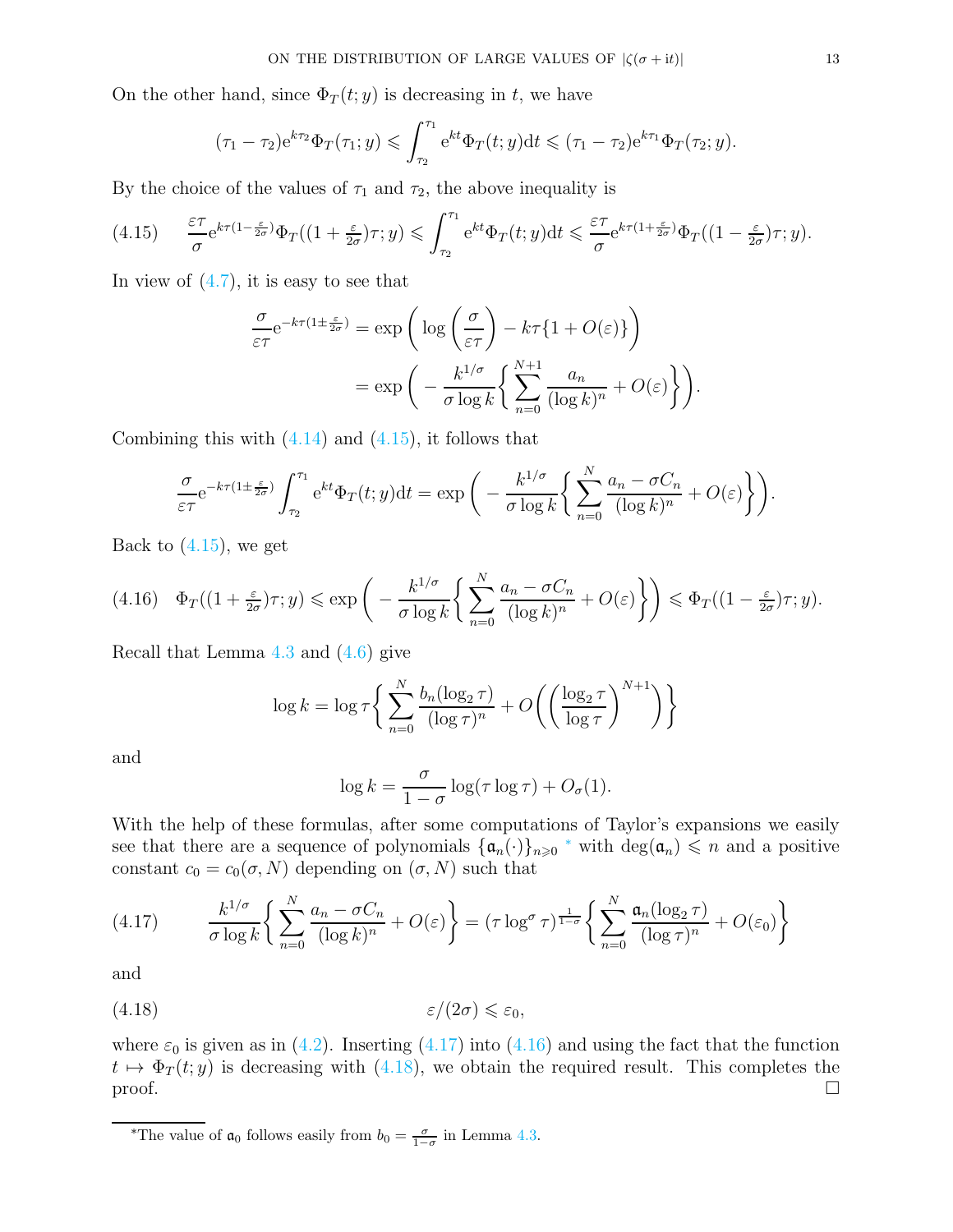## 4.3. End of the proof of Theorem [1.1.](#page-1-1) Let

$$
\eta := c_0 \left( \frac{(\tau \log \tau)^{\frac{1}{1-\sigma}}}{y} \right)^{\sigma - \frac{1}{2}},
$$

where  $c_0 = c_0(\sigma, N)$  be a large positive constant given as in Proposition [4.1.](#page-8-0) Applying Lemma [2.6](#page-3-2) with  $\lambda = \eta \tau$ , we can obtain

<span id="page-13-3"></span>(4.19) 
$$
\Phi_T(\tau) = \Phi_T(\tau(1 \pm \eta); y) + O\left(\exp\left\{- (4e)^{-1}(\sigma - \frac{1}{2})c_0^2 \frac{\log y}{\log \tau} (\tau \log^{\sigma} \tau)^{\frac{1}{1-\sigma}}\right\}\right).
$$

On the other hand, noticing that  $\eta \leq \varepsilon_0$  and that  $\Phi_T(t; y)$  is decreasing in t, [\(4.19\)](#page-13-3) and Proposition [4.1](#page-8-0) imply that

<span id="page-13-4"></span>(4.20) 
$$
\Phi_T(\tau) = \exp\left(-(\tau \log^{\sigma} \tau)^{\frac{1}{1-\sigma}} \left\{ \sum_{n=0}^{N} \frac{\mathfrak{a}_n(\log_2 \tau)}{(\log \tau)^n} + O(\varepsilon_0) \right\} \right) \n+ O\left(\exp\left\{ - (4\mathrm{e})^{-1}(\sigma - \frac{1}{2})c_0^2 \frac{\log y}{\log \tau} (\tau \log^{\sigma} \tau)^{\frac{1}{1-\sigma}} \right\} \right) \n= \exp\left(-(\tau \log^{\sigma} \tau)^{\frac{1}{1-\sigma}} \left\{ \sum_{n=0}^{N} \frac{\mathfrak{a}_n(\log_2 \tau)}{(\log \tau)^n} + O(\varepsilon_0) \right\} \right) \Delta(\tau, y),
$$

uniformly for

$$
T \to \infty
$$
,  $\log T \leq y \leq (\log T)^2$ ,  $1 \ll \tau \leq \frac{c(\sigma)}{\log_2 T} \left(\frac{\log T}{y^{1-\sigma}}\right)^{\frac{1-\sigma}{\sigma}}$ ,

where

$$
\Delta(\tau, y) := 1 + O\bigg(\exp\bigg\{- (4e)^{-1}(\sigma - \frac{1}{2})c_0^2 \frac{\log y}{\log \tau} (\tau \log^{\sigma} \tau)^{\frac{1}{1-\sigma}} + O_{\sigma, N}((\tau \log^{\sigma} \tau)^{\frac{1}{1-\sigma}})\bigg\}\bigg).
$$

Since  $c_0$  is suitably large, we have, with choice of  $y = \log T$ ,

$$
\Delta(\tau, \log T) = 1 + O\left(\exp\left\{-\left(8e\right)^{-1}(\sigma - \frac{1}{2})c_0^2(\tau \log^{\sigma} \tau)^{\frac{1}{1-\sigma}}\right\}\right)
$$
  
=  $\exp\left(\exp\left\{-\left(8e\right)^{-1}(\sigma - \frac{1}{2})c_0^2(\tau \log^{\sigma} \tau)^{\frac{1}{1-\sigma}}\right\}\right)$   
=  $\exp\left\{O\left((\tau \log^{\sigma} \tau)^{\frac{1}{1-\sigma}}\epsilon_0(\tau, \log T)\right)\right\}$ 

uniformly for  $T \to \infty$  and  $1 \ll \tau \leqslant c(\sigma)(\log T)^{1-\sigma}/\log_2 T$ . Inserting this into [\(4.20\)](#page-13-4), we obtain the result of Theorem [1.1.](#page-1-1)  $\Box$ 

Acknowledgement. The author would like to thank professor Jie Wu for his suggestion on exploring this subject, and Masahiro Mine for his valuable remarks on Lemma [4.3](#page-8-3) and pointing to his work [\[10\]](#page-14-11). The author is also grateful to Jinjiang Li for helping correct some typos. The author is supported by the China Scholarship Council (CSC) for his study in France.

#### **REFERENCES**

- <span id="page-13-0"></span>[1] C. Aistleitner, Lower bounds for the maximum of the Riemann zeta function along vertical lines, Math. Ann. 365(2016), 473-496.
- <span id="page-13-2"></span>[2] J. Bober and L. Goldmakher, The distribution of the maximum of character sums, Mathematika. 59 (2013), 427–442.
- <span id="page-13-1"></span>[3] A. Bondarenko, K. Seip, Note on the resonance method for the Riemann zeta function, 50 years with Hardy spaces, Operator Theory: Advances and Applications 261 (2018), 121-140.